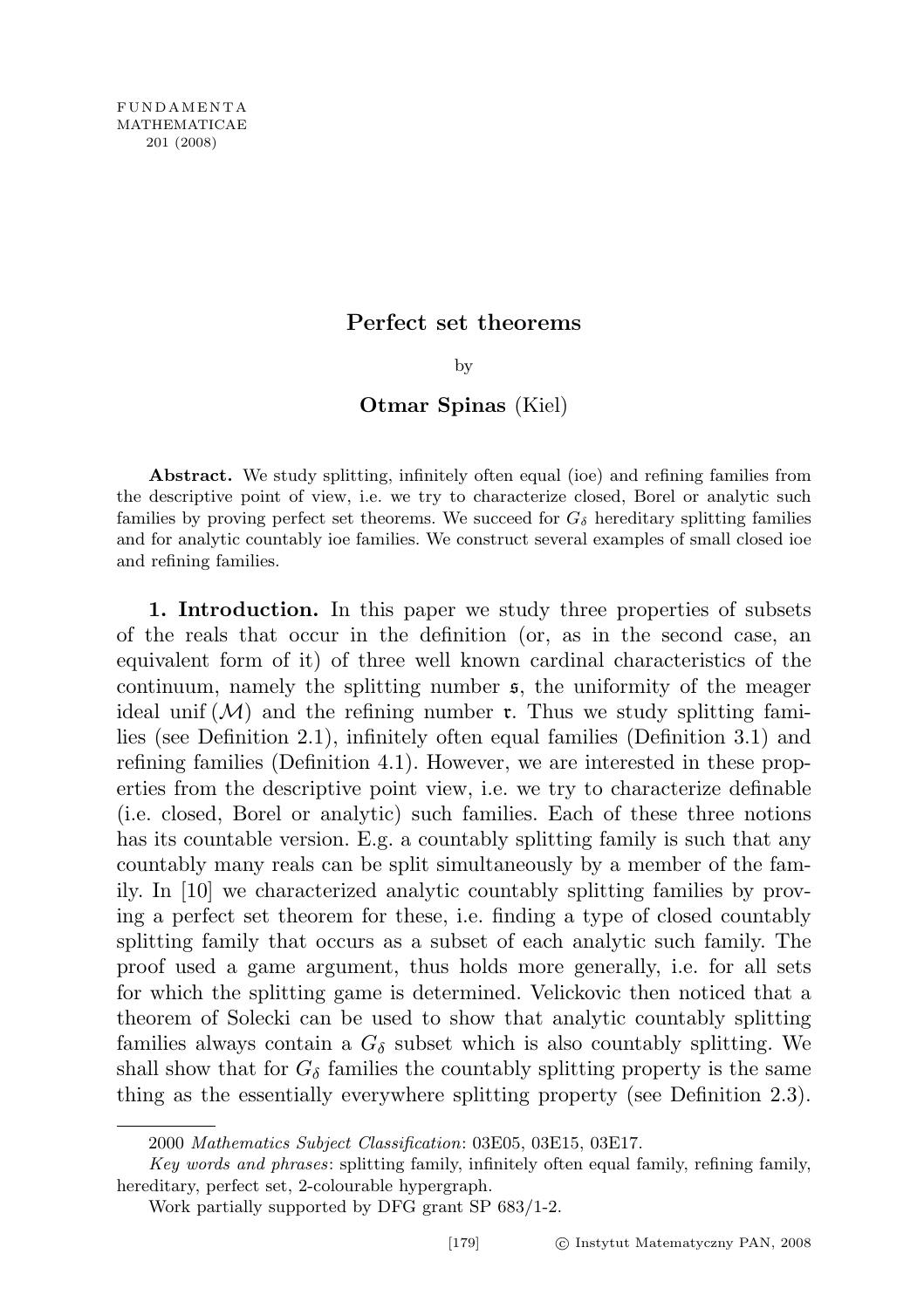But as a curious fact we will show that this equivalence fails at the  $F_{\sigma\delta}$ level.

In [10] we also showed that for analytic splitting families such a neat characterization is impossible, by proving the existence of a  $G_{\delta}$  splitting family that does not contain a closed splitting family. Here we improve a bit on this by showing that this example can be made  $\Delta_2^0$ . Both these examples are not-hereditary. There is a good reason for this, as we shall show that every hereditary  $G_{\delta}$  family A on  $2^{\omega}$  contains an inclusion-dense closed subfamily B. Here *inclusion-dense* means that every infinite element of A has an infinite subset in B (we identify subsets of  $\omega$  with their characteristic functions in  $2^{\omega}$ ). This easily implies that every hereditary  $G_{\delta}$  splitting family contains a closed splitting family. Whether this or our general theorem holds for all hereditary analytic sets is an open problem.

In Section 3 we shall study analytic infinitely often equal families. It turns out that here analogous results hold with analogous proofs. So analytic countably infinitely often equal families are characterizable by a perfect set theorem, whereas analytic infinitely often equal families are not. Actually not even closed such families are well understood. A prominent related open problem is whether there exists a closed maximal almost disjoint family in  $\omega^{\omega}$  (see [4, Question 4.3]). (Such a family is infinitely often equal but not countably so.)

In Section 4 we study refining families (which is the dual notion to that of a splitting family). Here the situation seems to be even more intricate than for the previous two properties. No characterization of analytic (or even closed) refining families (countably so or not) seems to be reachable. A first candidate for such a characterization that comes to one's mind are Mathias trees. That these are no good for our purpose is shown by an example by Di Prisco and Todorcevic [1]. This is an example of a closed strongly dominating countably refining family that does not contain a Mathias tree.

We shall construct two more examples that are smaller on the scale given by the eventual dominance relation on  $\omega^{\omega}$ . The first one is a closed dominating, not strongly dominating refining family that is not even 2-refining. We have a strong conjecture that this one is minimal in the sense that no closed non-dominating subset is refining. This conjecture is related to the well-known intractable problem of characterizing 2-colourable hypergraphs. Our second example is a closed non-dominating refining family.

## 2. Splitting families

DEFINITION 2.1. We say that  $x \in 2^{\omega}$  splits  $a \in [\omega]^{\omega}$  iff  $\exists^{\infty} i \in a \exists^{\infty} j \in a$  $(x(i) = 0 \& x(j) = 1)$ . A family  $A \subseteq 2^{\omega}$  is called *splitting* iff every  $a \in [\omega]^{\omega}$ is split by some  $x \in A$ , and A is *countably splitting* iff for every countable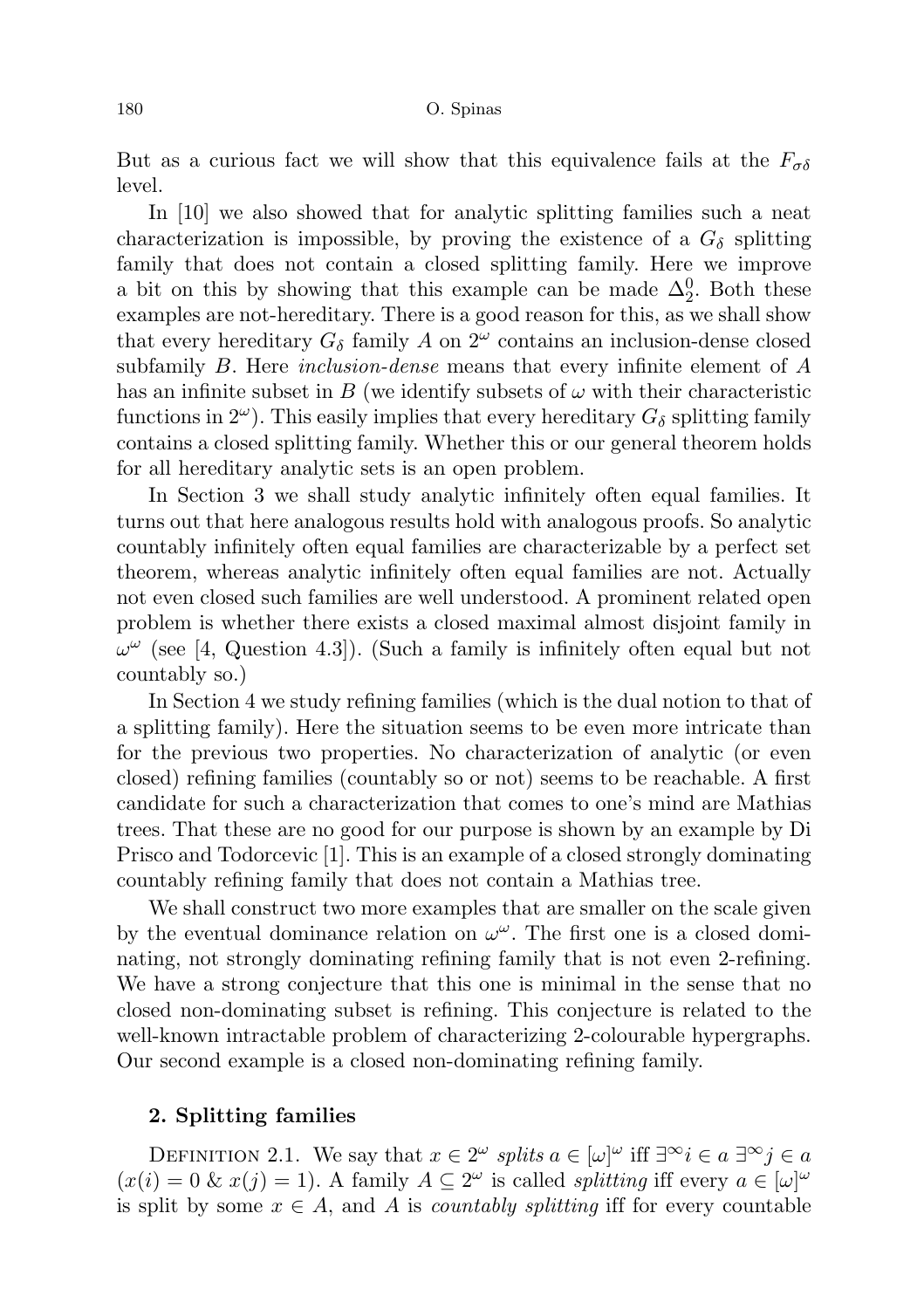$C \subseteq [\omega]^\omega$  there is a member of A that splits every  $a \in C$ . A splitting family A is called *everywhere splitting* iff  $\forall x \in A$   $\forall n$   $A \cap [x[n]$  is splitting. The everywhere countably splitting property is defined in the obvious way.

A tree  $p \subseteq 2^{\leq \omega}$  is called a *splitting tree* if  $p \neq \emptyset$  and for every  $\sigma \in p$  there exists  $K < \omega$  such that for every  $n \geq K$  and  $i < 2$  there exists  $\tau \in p$  with  $\sigma \subseteq \tau$ ,  $|\tau| > n$  and  $\tau(n) = i$ . Note that if p is a splitting tree then [p] is countably splitting and actually everywhere so.

In [10, 1.2] the following has been proved:

THEOREM 2.2. Let  $A \subseteq 2^{\omega}$  be analytic. Then A is countably splitting if there exists a splitting tree p such that  $[p] \subseteq A$ . In particular, A contains a countably splitting closed subset.

There exists a natural derivation process to determine whether a given splitting family contains an everywhere splitting subfamily or not. This will show that every countably splitting family contains an everywhere splitting subfamily.

DEFINITION 2.3. For any  $A \subseteq 2^{\omega}$  let  $A' = A \setminus \bigcup \{[\sigma] : \sigma \in 2^{<\omega} \& A \cap$ [ $\sigma$ ] is not splitting}. Recursively define  $A^{(0)} = A$ ,  $A^{(\alpha+1)} = (A^{(\alpha)})'$ . For a limit ordinal  $\lambda$  let  $A^{(\lambda)} = \bigcap_{\alpha < \lambda} A^{(\alpha)}$ . Clearly there exists a least  $\gamma < \omega_1$ such that  $A^{(\gamma+1)} = A^{(\gamma)}$ . Let us call this  $\gamma$  the *split-rank* of A, and denote it by sprk(A). Notice that  $A^{(\gamma)}$  is everywhere splitting if  $A^{(\gamma)} \neq \emptyset$ . Moreover,  $sprk(A) = 0$  iff  $A = \emptyset$  or A is everywhere splitting.

We say that A is essentially everywhere splitting (e.e. splitting, for short) if  $A^{(\gamma)} \neq \emptyset$ .

There exists an analogous notion of an everywhere unbounded, or everywhere dominating family of functions in  $\omega^{\omega}$  (e.g. in [11]). Whereas it is easy to see that every unbounded set in  $\omega^{\omega}$  contains an everywhere unbounded subset, and similarly for dominating sets, this is not the case for splitting families.

PROPOSITION 2.4. For every  $0 < \alpha < \omega_1$  there exists an  $F_{\sigma}$  splitting family  $A \subseteq 2^{\omega}$  such that  $sprk(A) = \alpha$  and  $A^{(\alpha)} = \emptyset$ . Hence A is not e.e. splitting.

*Proof.* By induction on  $\alpha$ . For  $\alpha = 1$  choose an infinite, coinfinite set  $a \subseteq \omega$ . Let  $a^0 = a$  and  $a^1 = \omega \setminus a$ .

For given  $\sigma \in 2^{<\omega}$  and  $i < 2$  let  $p_{\sigma}^{a,i}$  be the tree defined as follows:

 $p_{\sigma}^{a,i} = \{ \tau \in 2^{<\omega} : \tau \subseteq \sigma \vee (\sigma \subseteq \tau \& \forall j \in |\tau| \cap a^i \setminus |\sigma| \ \tau(j) = 0) \}.$ 

Now let  $A=[p_{\scriptscriptstyle(0)}^{a,0}]$  $\begin{array}{c} a,0\ \langle 0\rangle \end{array}$   $\cup$   $\big[p_{\langle 1\rangle}^{a,1}$  $\binom{a,1}{(1)}$ . Clearly A is closed and splitting. The only  $\sigma \in 2^{<\omega}$  such that  $A \cap [\sigma]$  is splitting is  $\sigma = \emptyset$ . Hence we have  $A' = \emptyset$  and  $sprk(A) = 1.$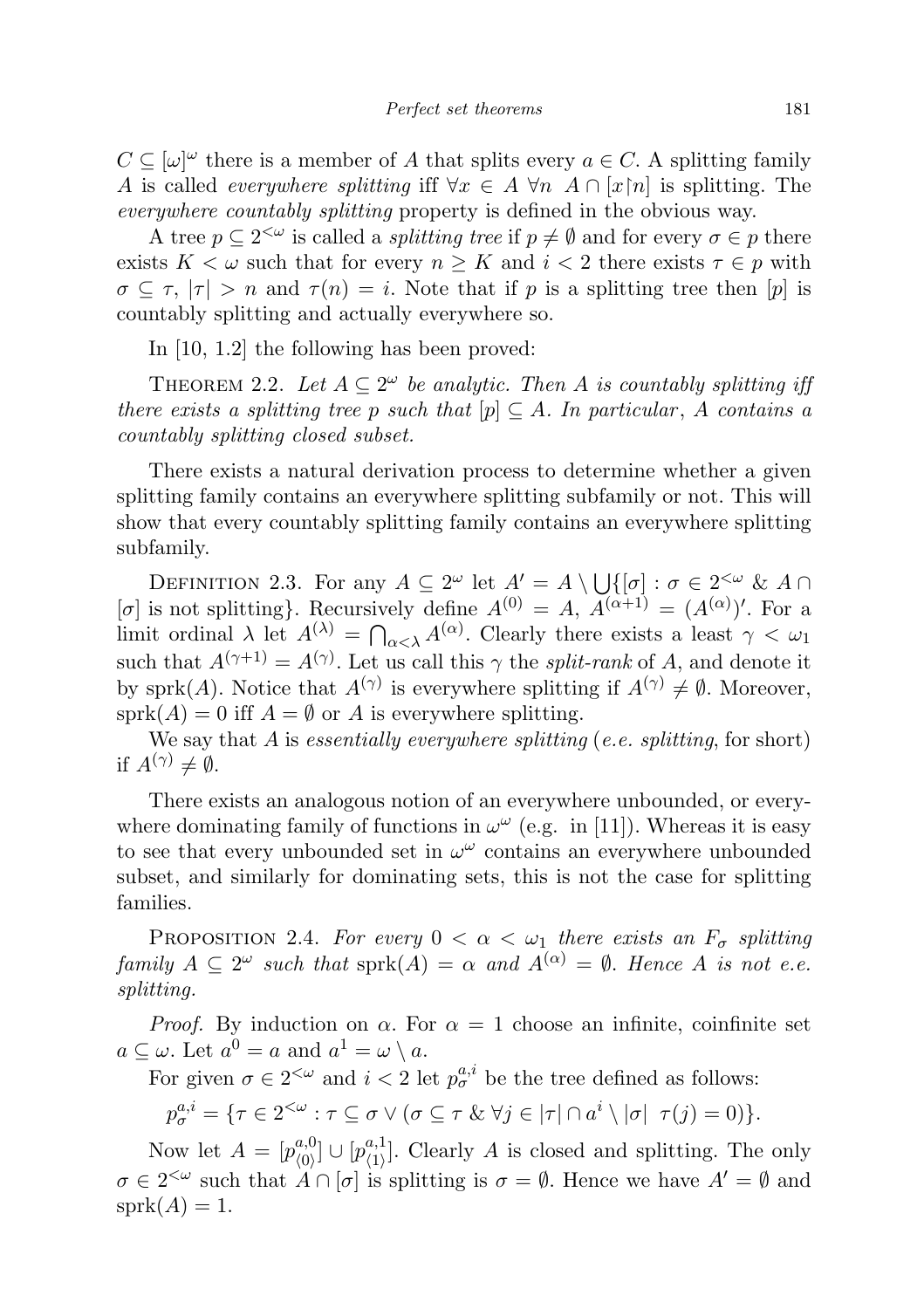#### 182 O. Spinas

Now suppose that F is a splitting  $F_{\sigma}$ , sprk $(F) = \alpha$  for some  $1 < \alpha < \omega_1$ and  $F^{(\alpha)} = \emptyset$ . For  $\sigma \in 2^{<\omega}$  let  $A(\sigma, F) = {\sigma^{\frown}x : x \in F}$ . Fix some infinite, coinfinite  $a \subseteq \omega$ . Let Q consist of all minimal (with respect to length) elements of  $2^{<\omega} \setminus p_{\langle 0 \rangle}^{a,0}$  $\mu^{a,0}_{\langle 0 \rangle} \cup p^{a,1}_{\langle 1 \rangle}$  $\big\langle \begin{smallmatrix} a,1 \\ 1 \end{smallmatrix} \big\rangle$ . Define

$$
A = [p_{(0)}^{a,0}] \cup [p_{(1)}^{a,1}] \cup \bigcup \{A(\sigma, F) : \sigma \in Q\}.
$$

Clearly for every  $\sigma \in 2^{<\omega}$  we have  $sprk(A(\sigma, F)) = sprk(F) = \alpha$ , and  $A(\sigma, F)$ , and hence A is  $F_{\sigma}$ . Since every node of  $p_{(0)}^{a,0}$  $\mu^{a,0}_{\langle 0 \rangle} \cup p^{a,1}_{\langle 1 \rangle}$  $\chi^{a,1}_{(1)}$  has an extension in Q, we conclude  $A^{(\alpha)} = [p_{\alpha}^{a,0}]$  $[\rho^{a,0}_{\langle 0\rangle}]\cup[p^{a,1}_{\langle 1\rangle}$  $\binom{a,1}{\langle 1 \rangle}$  and hence sprk $(A) = \alpha + 1$  and  $A^{(\alpha+1)} = \emptyset.$ 

Finally, suppose that  $\alpha < \omega_1$  is a limit ordinal, that  $\langle \alpha_n : n < \omega \rangle$  is an increasing sequence with  $\sup_{n\leq\omega}\alpha_n=\alpha$ , and that  $F_n\subseteq 2^\omega$  are splitting  $F_\sigma$ 's such that sprk $(F_n) = \alpha_n$  and  $F_n^{(\alpha_n)} = \emptyset$ . Let  $\sigma_n$  be the sequence starting with *n* 0's and ending with one 1. Define  $A = \bigcup_{n \in \omega} A(\sigma_n, F_n)$ . Clearly A is  $F_{\sigma}$  and we have  $A^{(\alpha_n)} = \bigcup_{m>n} A(\sigma_m, F_m)^{(\alpha_n)} \neq \emptyset$  for every  $n < \omega$ , as the  $\alpha_n$  increase. Since the  $A(\sigma_n, F_n)$  are pairwise disjoint we conclude  $A^{(\alpha)} = \bigcap_{n<\omega} A^{(\alpha_n)} = \emptyset$  and hence sprk $(A) = \alpha$ .

QUESTION. Can we replace " $F_{\sigma}$ " by "closed" in Proposition 2.4?

We have seen that every countably splitting family is e.e. splitting. The converse is true for  $G_{\delta}$  sets by the next theorem. Though by Theorem 2.7, it fails for  $F_{\sigma\delta}$  sets.

THEOREM 2.5. Every  $G_{\delta}$  set  $G \subseteq 2^{\omega}$  that is essentially everywhere splitting is countably splitting.

*Proof.* Let  $G = \bigcap_{n < \omega} U_n$  where each  $U_n$  is open. Let  $\text{sprk}(G) = \gamma$ . Hence  $G^{(\gamma)}$  is everywhere splitting. Let  $p = \{x \mid n : n \leq \omega \& x \in G^{(\gamma)}\}$ . Now we have the following observation:

CLAIM.  $p$  is a splitting tree.

*Proof of the claim.* Let  $\sigma \in p$ . As  $G^{(\gamma)} \cap [\sigma]$  is splitting we conclude that the set

$$
M = \{k < \omega : \exists j < 2 \,\forall \tau \in p \, \left(\sigma \subseteq \tau \,\& k < |\tau|\right) \Rightarrow \tau(k) = j\}
$$

is finite.

Now let  $F \subseteq [\omega]^\omega$  be countable. It is an easy business to construct  $\langle \tau_l : l < \omega \rangle$  in p with  $\tau_l \subsetneq \tau_{l+1}$  such that for each  $n, \; [\tau_l] \subseteq U_n$  for some l, and for each  $a \in F$  and  $i < 2, \tau_l(k) = i$  for infinitely many l and some  $k \in a \cap |\tau| \setminus |\tau_{l-1}|$ . If we let  $y = \bigcup_{l < \omega} \tau_l$  then  $y \in G$  and y splits every member of F.  $\blacksquare$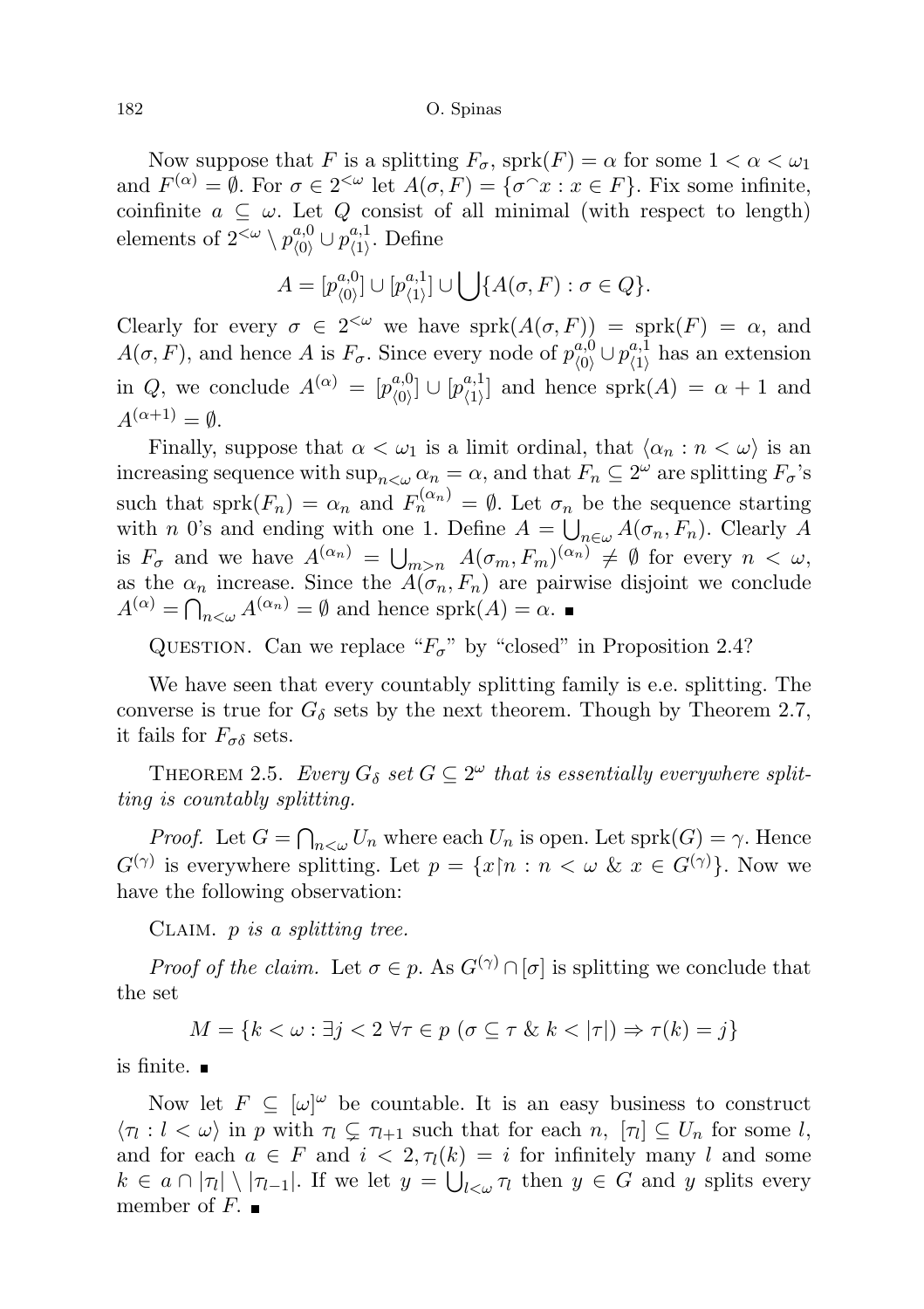COROLLARY 2.6. Every  $G_{\delta}$  set that is essentially everywhere splitting contains a closed countably splitting subset.

Proof. By [10, Theorem 1.2] every analytic countably splitting family contains a closed subset with the same property.

Surprisingly to me, Theorem 2.5 does not hold for analytic sets. Actually it already fails at the  $F_{\sigma\delta}$  level, as the following example shows. It is the ideal of nowhere dense subsets of the rationals, that occasionally showed up in the literature as kind of a marplot (see e.g. [2]). Recall that a subset of  $\wp(\omega)$  is called *hereditary* if it is closed under taking subsets.

THEOREM 2.7. There exists a hereditary  $F_{\sigma\delta}$  everywhere splitting family which is not countably splitting. Nevertheless this example contains a closed splitting subset.

*Proof.* We replace  $\omega$  by  $2^{<\omega}$  and let  $NWD(2^{<\omega})$  be the set of all  $a \subseteq 2^{<\omega}$ that are nowhere dense in  $2^{<\omega}$ . NWD $(2^{<\omega})$  is a well-known  $\sigma$ -ideal that has been studied by many authors (see [2]).

Let Q be the set of all  $x \in 2^{\omega}$  which are eventually zero. For  $x \in 2^{\omega}$ let  $a_x = \{x \mid n : n < \omega\}$ . Clearly every  $a \subseteq 2^{<\omega}$  that splits every member of  $\{a_x : x \in Q\}$  must be dense in  $2^{<\omega}$ . Thus NWD $(2^{<\omega})$  is not countably splitting. Let R be the comparability relation on  $2^{<\omega}$ , thus  $\{\sigma, \tau\} \in R$  iff  $\sigma \subseteq \tau$  or  $\tau \subseteq \sigma$ . Let  $C = \{a \subseteq 2^{<\omega} : a \text{ is } R\text{-homogeneous}\}\.$  It is easy to see that C is closed and  $C \subseteq NWD(2^{&\omega})$ . By Ramsey's theorem, every infinite subset of  $2^{<\omega}$  has an infinite subset belonging to C. As C is hereditary, C is splitting. It remains to check that  $NWD(2<sup>{\sim}</sup>)$  is everywhere splitting, thus sprk(NWD(2<sup> $\langle \omega \rangle$ </sup>) = 0. Let  $\sigma$  be a finite partial function from 2<sup> $\langle \omega \rangle$ </sup> to 2, and let  $x \in 2^{(2<\omega)}$  be arbitrary with  $x^{-1}(1)$  infinite. By Ramsey's theorem there exists  $y: 2^{<\omega} \setminus \text{dom}(\sigma) \to 2$  such that  $y^{-1}(1) \subseteq x^{-1}(1)$  is infinite and R-homogeneous and  $x^{-1}(1) \setminus y^{-1}(1)$  is infinite. Then clearly we have  $\sigma \cup y \in \text{NWD}(2^{<\omega})$  and  $\sigma \cup y$  splits x.

In [10, Theorem 1.10] it has been shown that there exists an  $F_{\sigma}$  splitting family that does not contain a closed splitting family. The next result slightly improves that construction. Recall that for given  $A \subseteq \mathcal{G}(\omega)$  we call a collection  $B \subseteq \wp(\omega)$  inclusion-dense in A if every infinite set in A has an infinite subset that belongs to B.

THEOREM 2.8. There exists a splitting family  $A \subseteq 2^{\omega}$  that is both  $F_{\sigma}$ and  $G_{\delta}$ , such that A does not contain a closed splitting family, nor does A contain an inclusion-dense closed subset.

*Proof.* Let  $\langle a_n : n \langle \omega \rangle$  be a partition of  $\omega$  into infinite sets. For any  $b \in [\omega]^\omega$  let  $\langle b(i) : i \langle \omega \rangle$  be the increasing enumeration of b. Define an increasing  $x \in \omega^{\omega}$  as follows:  $x(0), x(1)$  are the first two elements of  $a_0$ . In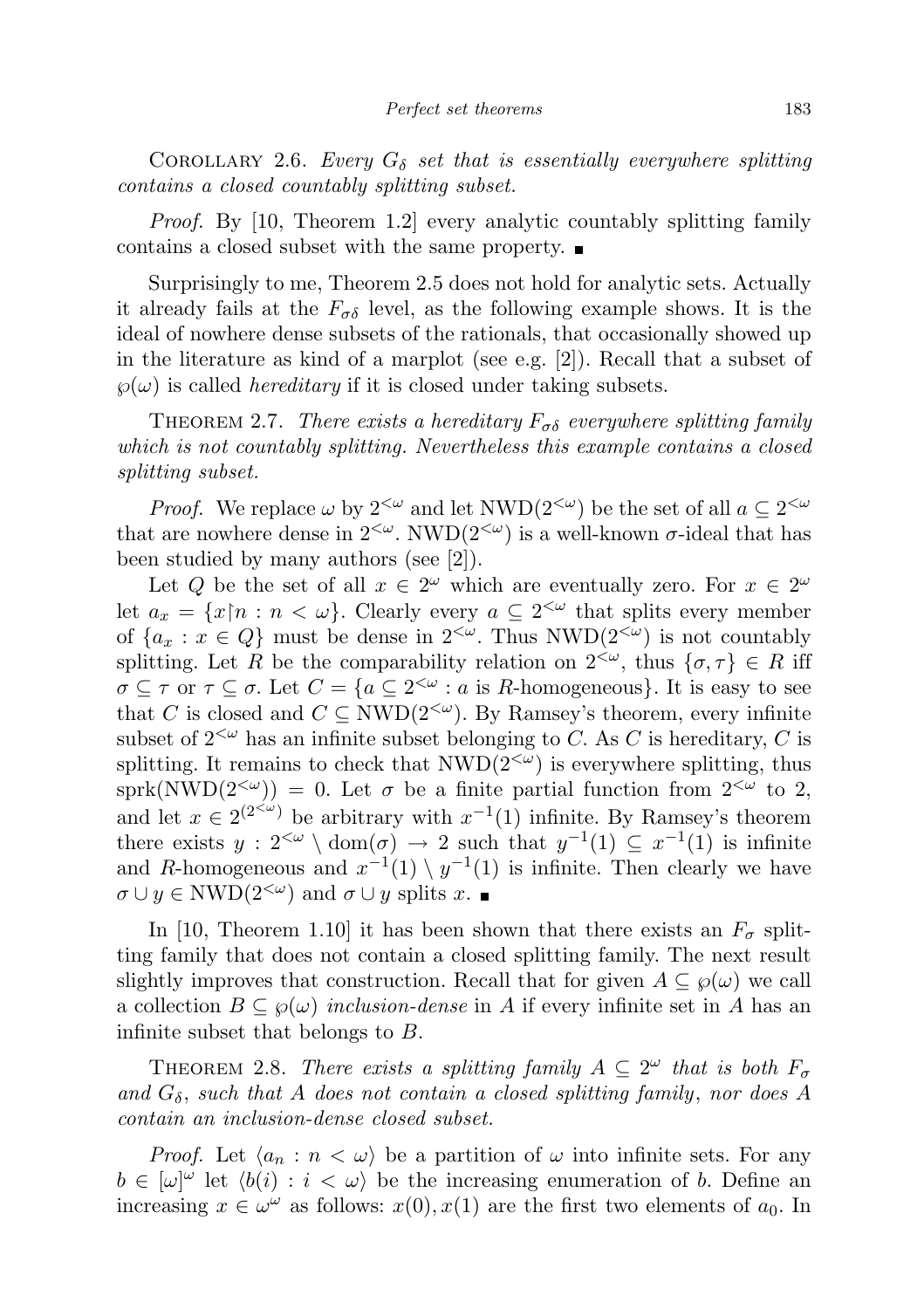#### 184 O. Spinas

general,  $x(2n)$ ,  $x(2n + 1)$  are the first two elements of  $a_n \setminus (x(2n - 1) + 1)$ . Now let

$$
A_0 = \{b \in [\omega]^\omega : b(0) = x(0) \& b(1) > x(1) \& \forall m \ |b \cap a_m| \le 1\},\
$$
  
\n
$$
A_{n+1} = \{b \in [\omega]^\omega : b \cap (x(2n+1)+1) = \{x(0), \dots, x(2n+1)\}\
$$
  
\n
$$
\& \forall j \ (x(2n+1) < a_n(2j) \Rightarrow b \cap \{a_n(2j), a_n(2j+1)\} \ne \emptyset)
$$
  
\n
$$
\& b \setminus (x(2n+1)+1) \subseteq a_n\}.
$$

Clearly each  $A_n$  is closed. Let  $A = \bigcup_{n<\omega} A_n$ . Hence A is  $F_{\sigma}$ . For each n let  $j_n$  be minimal such that  $x(2n + 1) < a_n(2j_n)$ .

Let  $\sigma_i^{n+1} \in 2^{a_n(2j_n+i)+1}$  be the characteristic function of  $\{x(0), \ldots, x(n)\}$  $x(2n+1), a_n(2j_n+i)$ . Let  $U_{n+1} = [\sigma_0^{n+1}] \cup [\sigma_1^{n+1}]$ . Let  $\sigma^0 \in 2^{x(1)+1}$  be the characteristic function of  $\{x(0)\}\$ , and let  $U_0 = [\sigma^0]$ . Note that the  $U_n$ are pairwise disjoint open sets and  $A_n \subseteq U_n$ . For each n let  $V_m^n \subseteq U_n$  be open sets such that  $A_n = \bigcap_{m \leq \omega} V_m^n$ . We conclude that

$$
A = \bigcup_{m < \omega} \bigcap_{n < \omega} V_m^n = \bigcap_{n < \omega} \bigcup_{m < \omega} V_m^n \;,
$$

and hence A is  $G_{\delta}$ .

It is easy to see that A is splitting. Indeed, let  $a \in [\omega]^\omega$ . If  $a \cap a_n$  is finite for all  $n < \omega$ , then a is split by some  $b \in A_0$ . Otherwise  $a \cap a_n$  is infinite for some *n*. In this case we easily find  $b \in A_{n+1}$  that splits *a*. Moreover, if  $C \subseteq A$  is closed there must exist n such that  $C \cap A_m = \emptyset$  for every  $m \geq n$ , as otherwise  $x \in C$ . But  $x \notin A$ . But certainly no finite union of  $A_n$ 's is splitting or inclusion-dense in  $A$ .

Note that the example of Theorem 2.8 as well as that of [10, Theorem 1.10] is not hereditary. The next result shows that this is necessarily so. It implies that given a hereditary  $G_{\delta}$  splitting family  $A \subseteq 2^{\omega}$  there exists a closed  $F \subseteq A$  that is inclusion-dense in A. Letting  $F'$  be the hereditary closure of F, we see that  $F' \subseteq A$  is closed and splitting.

THEOREM 2.9. Suppose that  $G \subseteq 2^{\omega}$  is hereditary  $G_{\delta}$ . There exists a closed  $F \subseteq G$  that is inclusion-dense in G.

*Proof.* Let  $G = \bigcap_{n \in \omega} U_n$  where each  $U_n$  is open. We may assume that  $G \neq \emptyset$  and  $U_n \supseteq U_{n+1}$  for every n. For each n choose  $A_n \subseteq \omega^{\lt \omega}$  such that  $U_n = \bigcup_{\sigma \in A_n} [\sigma]$ . Let  $S_n = \langle \sigma_i^n : i \langle N_n \rangle$  enumerate all minimal (with respect to  $\subseteq$ ) elements of  $A_n$ . Thus  $N_n \in \omega \cup \{\omega\}$ . Clearly we still have  $U_n = \bigcup_{i \leq N_n} [\sigma_i^n]$ . We let  $S_{-1} = \langle \emptyset \rangle$ . Note that the following holds:

(1)  $\forall n \ \forall i \ \forall j \ (i \neq j \Rightarrow \sigma_i^n \bot \sigma_j^n)$  (here  $\bot$  denotes incomparability with respect to  $\subset$ ).

Without loss of generality we may assume that  $G \cap [\sigma_i^n] \neq \emptyset$  always. Otherwise delete some of the  $\sigma_i^n$ . Because we can replace any  $\sigma_i^n$  by the two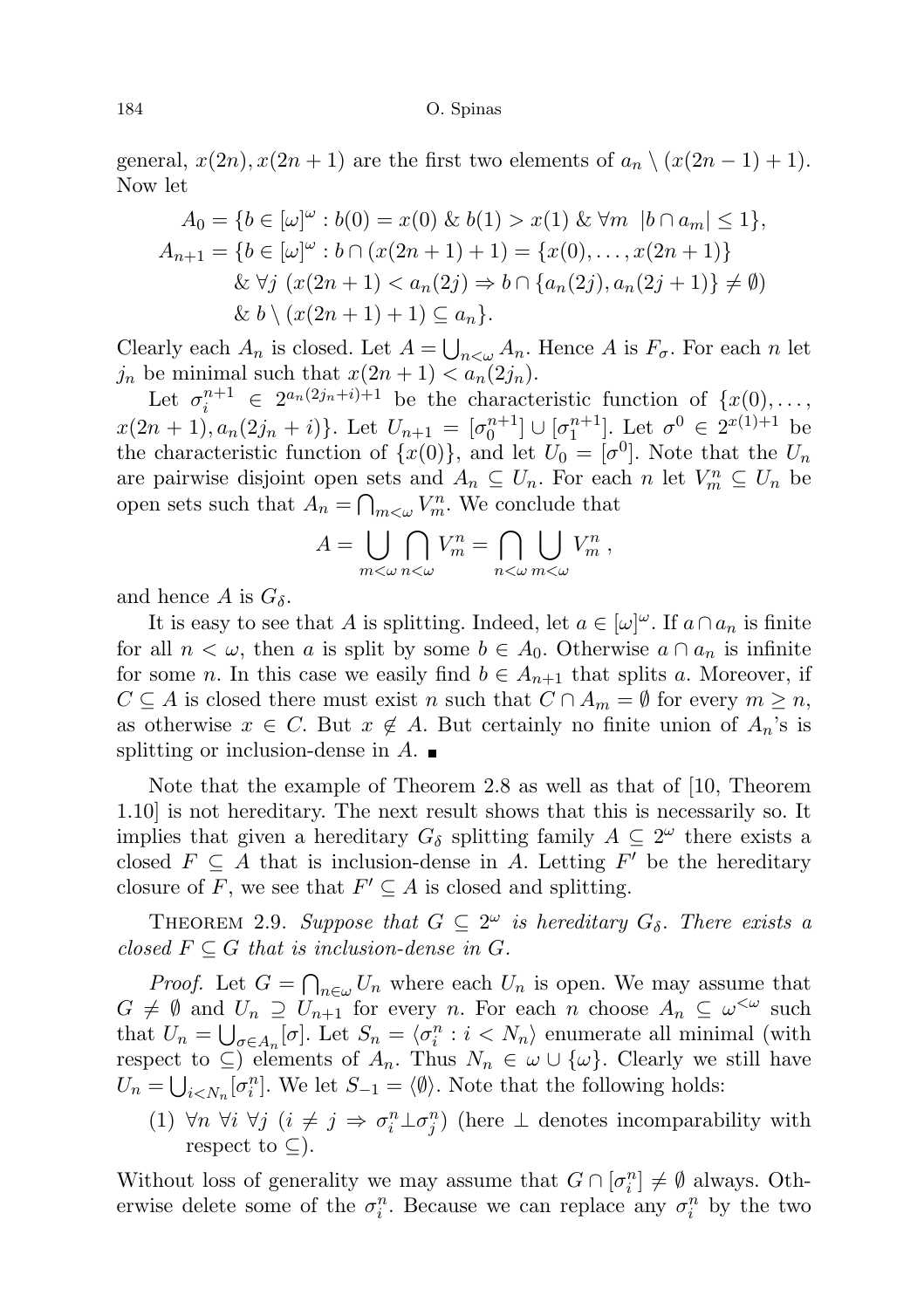sequences  $\sigma_i^n$ <sup> $\cap$ </sup> $\theta$ ,  $\sigma_i^n$ <sup> $\cap$ </sup> $1$ , and the  $U_n$  are decreasing, we can therefore assume without loss of generality the following:

(2)  $\forall n \; \forall i < N_{n+1} \; \exists j < N_n \; \sigma_j^n \subsetneq \sigma_i^{n+1}.$ 

Clearly for every  $x \in 2^{\omega}$  we have  $x \in G$  iff there exists  $f \in \prod_{n \in \omega} N_n$  such that

$$
x = \sigma_{f(0)}^0 \cup \sigma_{f(1)}^1 \cup \sigma_{f(2)}^2 \cup \cdots
$$

By heredity and (1) we must have:

(3)  $\forall \varrho \in S_{n-1} \ \forall \sigma \in S_n \ (\varrho \subseteq \sigma \Rightarrow \forall M \subseteq \sigma^{-1}(1) \setminus \varrho^{-1}(1) \ \exists m \geq n \ \exists \tau \in S_m$  $(\varrho \subseteq \tau \& \tau^{-1}(1) \setminus \varrho^{-1}(1) = M)).$ 

Inductively we define  $T_n$  as follows: Let  $T_0$  consist of those  $\sigma \in S_0$  with  $|\sigma^{-1}(1)| \leq 1$ . If  $T_n$  has been defined, let  $T_{n+1}$  be the set of all  $\sigma \in S_{n+1}$ such that there exists  $\varrho \in T_n$  with  $\varrho \subsetneq \sigma$  and  $|\sigma^{-1}(1) \setminus \varrho^{-1}(1)| \leq 1$ . By (1) it follows that each  $T_n$  consists of pairwise incomparable elements.

CLAIM 1. Each  $T_n$  is finite.

*Proof.* By induction on n. By (3) there exists  $\sigma \in S_0$  such that  $\sigma^{-1}(1)$ =  $\emptyset$ . Then  $\sigma \in T_0$ . By incomparability we have  $\tau^{-1}(1) \subseteq |\sigma|$  and  $\tau^{-1}(1) \cap$  $\varrho^{-1}(1) = \emptyset$  for any distinct  $\tau, \varrho \in T_0$ . Hence  $T_0$  is finite. Now fix  $\sigma \in T_n$ . By (3) and (2) there exists  $\tau \in S_{n+1}$  with  $\sigma \subsetneq \tau$  and  $\tau^{-1}(1) \setminus \sigma^{-1}(1) = \emptyset$ . We have  $\tau \in T_{n+1}$ . Given distinct  $\mu, \nu \in T_{n+1}$  with  $\sigma \subseteq \mu$  and  $\sigma \subseteq \nu$ , by incomparability of  $S_{n+1}$  we must have

$$
\mu^{-1}(1) \setminus \sigma^{-1}(1) \subseteq |\tau| \setminus |\sigma|, \quad (\mu^{-1}(1) \setminus \sigma^{-1}(1)) \cap (\nu^{-1}(1) \setminus \sigma^{-1}(1)) = \emptyset.
$$

As  $T_n$  is finite by induction hypothesis, the same holds for  $T_{n+1}$ .

Let T be the tree generated by  $\bigcup_{n\in\omega}T_n$ . By the observation after (2) and Claim 1, and as each element of  $T_{n+1}$  extends an element of  $T_n$ , we have:

CLAIM 2.  $[T] \subseteq G$ .

The following claim will finish our proof:

CLAIM 3. For every  $x \in G$  with  $x^{-1}(1)$  infinite there exists  $y \in [T]$  such *that*  $y^{-1}(1)$  ⊆  $x^{-1}(1)$  *and*  $y^{-1}(1)$  *is infinite.* 

*Proof.* Let  $f \in \omega^{\omega}$  be such that  $x = \bigcup \sigma_{f(n)}^n$ . We want to construct  $\langle \tau_n : n \langle \omega \rangle \text{ such that } \tau_n \in T_n, \ \tau_n \subseteq \tau_{n+1} \text{ and } \tau_n^{-1}(1) \subseteq x \text{ for all } n, \text{ and }$ such that  $\tau_{n+1}^{-1}(1) \setminus \tau_n^{-1}(1)$  is non-empty for infinitely many n.

Let  $k_0 < \omega$  be the minimum of  $x^{-1}(1)$  and let  $m_0 < \omega$  be minimal with  $k_0 < |\sigma_{f(r)}^{m_0}|$  $\binom{m_0}{f(m_0)}$ . Let  $\tau_n \in T_n$  be the constantly zero sequence for every  $n < m_0$ . Note that  $\sigma_{f(n)}^n = \tau_n$  for every  $n < m_0$ . By minimality of  $k_0$ , by incomparability of  $S_{m_0}$  and by (3) there exists  $\tau_{m_0} \in T_{m_0}$  such that  $\tau_{m_0}(k_0) = 1$  and  $\tau_{m_0-1} \subseteq \tau_{m_0}$ . Suppose that we have  $k_i, m_i$  and  $\tau_{m_i} \in T_{m_i}$ .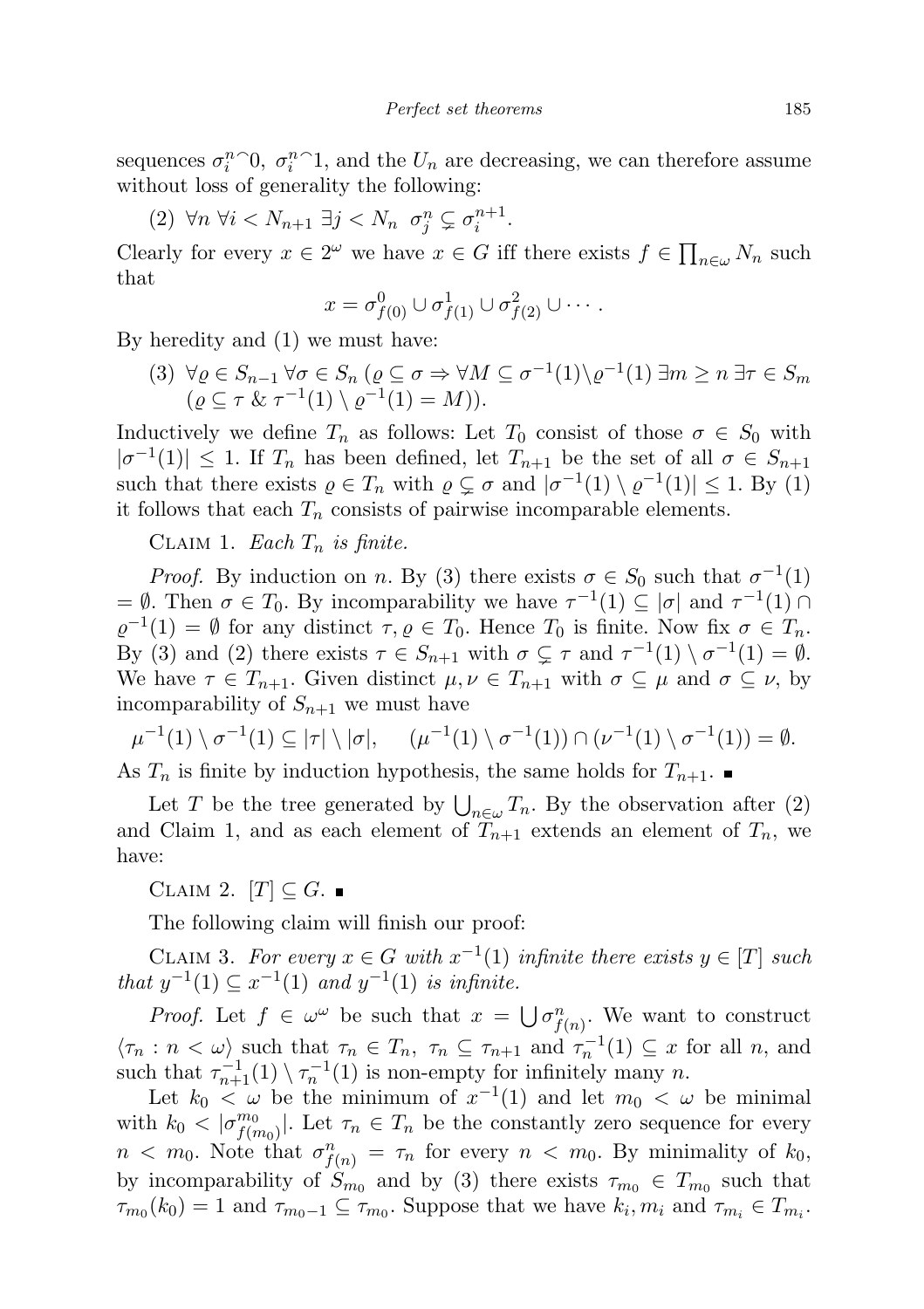Choose  $k_{i+1}$  minimal such that  $k_{i+1} \geq |\tau_{m_i}|$  and  $x(k_{i+1}) = 1$ . Keep choosing  $\tau_j \in T_j$  for  $j \geq m_i + 1$  such that  $\tau_{m_i} \subsetneq \tau_j \subsetneq \tau_{j+1}$  and  $\tau_j^{-1}(1) \setminus \tau_{m_i}^{-1}(1) = \emptyset$ (by (3)), as long as  $|\tau_i| \leq k_{i+1}$ . If  $\tau_i$  is the last one we let  $m_{i+1} = j + 1$ . Hence if  $\tau \in T_{m_{i+1}}$  is such that  $\tau_{m_{i+1}-1} \subseteq \tau$  and  $\tau^{-1}(1) \subseteq (\tau_{m_{i+1}-1})^{-1}(1)$ we have  $|\tau_{m_{i+1}-1}| \leq k_{i+1} < |\tau|$ .

Let  $z \in 2^{\omega}$  be such that  $\tau_{m_{i+1}-1} \subseteq z$  and  $z(k_{i+1}) = 1$  and  $z(l) = 0$ elsewhere. Thus we have  $z^{-1}(1) \subseteq x^{-1}(1)$  and hence  $z \in G$ . Since  $T_{m_{i+1}-1}$ consists of pairwise incomparable elements, by (2) there must exist  $\tau_{m_{i+1}} \in$  $S_{m_{i+1}}$  with  $\tau_{m_{i+1}-1} \subseteq \tau_{m_{i+1}}$  and  $\tau_{m_{i+1}} \subseteq z$ . By the choice of  $m_{i+1}$  we cannot have  $\tau_{m_{i+1}}^{-1}(1) \setminus (\tau_{m_{i+1}-1})^{-1}(1) = \emptyset$ . Consequently,  $|\tau_{m_{i+1}}| > k_{i+1}$  and  $\tau_{m_{i+1}}(k_{i+1}) = 1$ . Clearly  $\tau_{m_{i+1}} \in T_{m_{i+1}}$  and  $\langle \tau_n : n \in \omega \rangle$  is as desired. Now we let  $y = \bigcup_{n<\omega} \tau_n$  and the Claim follows.

PROBLEM 2.10. Is Theorem 2.9 true for hereditary analytic sets?

## 3. Infinitely often equal families

DEFINITION 3.1. Given  $a \subseteq \omega$  we say that some family  $A \subseteq \omega^{\omega}$  is *infinitely often equal (ioe* for short) *for a* if for every  $x \in a^{\omega}$  there exists  $y \in A$ such that  $\exists^{\infty} n \ x(n) = y(n)$ . We call  $A \subseteq \omega^{\omega}$  countably ioe for a if for every countable  $C \subseteq a^{\omega}$  there exists  $y \in A$  such that  $\forall x \in C \exists^{\infty} n \ x(n) = y(n)$ . Given  $a \subseteq \omega$ , some tree  $p \subseteq \omega^{\leq \omega}$  is called an *ioe tree* for a if  $p \neq \emptyset$  and for every  $\sigma \in p$  there exists  $\tau \in p$  such that  $\sigma \subseteq \tau$  and  $\forall n \in a$   $\tau \cap n \in p$ .

Finally, we call an ioe for a family  $A \subseteq \omega^\omega$  everywhere ioe for a iff  $\forall x \in A \ \forall n \ A \cap [x \nmid n]$  is ioe for a.

The following fact is easy and is left to the reader.

FACT 3.2. Suppose that  $p \subseteq \omega^{\lt \omega}$  is an ioe tree for a. Then  $[p]$  is a countably ioe family for a.

THEOREM 3.3. Suppose that  $A \subseteq \omega^\omega$  is analytic and countably ioe for some  $a \subseteq \omega$ . There exists a tree  $p \subseteq \omega^{\leq \omega}$  that is ioe for a such that  $[p] \subseteq A$ . In particular, A has a closed countably ioe for a subset.

The proof of this theorem is very much analogous to that of Theorem 2.2 as outlined in Section 2.

DEFINITION 3.4. Given  $x \in \omega^{\omega}$  and  $n < \omega$  define  $F_{(x,n)} = \{y \in \omega^{\omega} :$  $\forall k \geq n \ y(k) \neq x(k) \}$ . Clearly  $F_{(x,n)}$  is closed.

LEMMA 3.5. A is countably ioe for a iff for no countable  $C \subseteq a^{\omega} \times \omega A$  $\bigcup_{(x,n)\in C} F_{(x,n)}.$ 

*Proof.* "⇒" Suppose  $C \subseteq a^{\omega} \times \omega$  is countable with  $A \subseteq \bigcup_{(x,n) \in C} F_{(x,n)}$ . Let C' be the set of all first coordinates of elements of C. Hence  $C' \subseteq a^{\omega}$ and for no  $y \in A$  do we have  $\forall x \in C' \exists^{\infty} n \ x(n) = y(n)$ .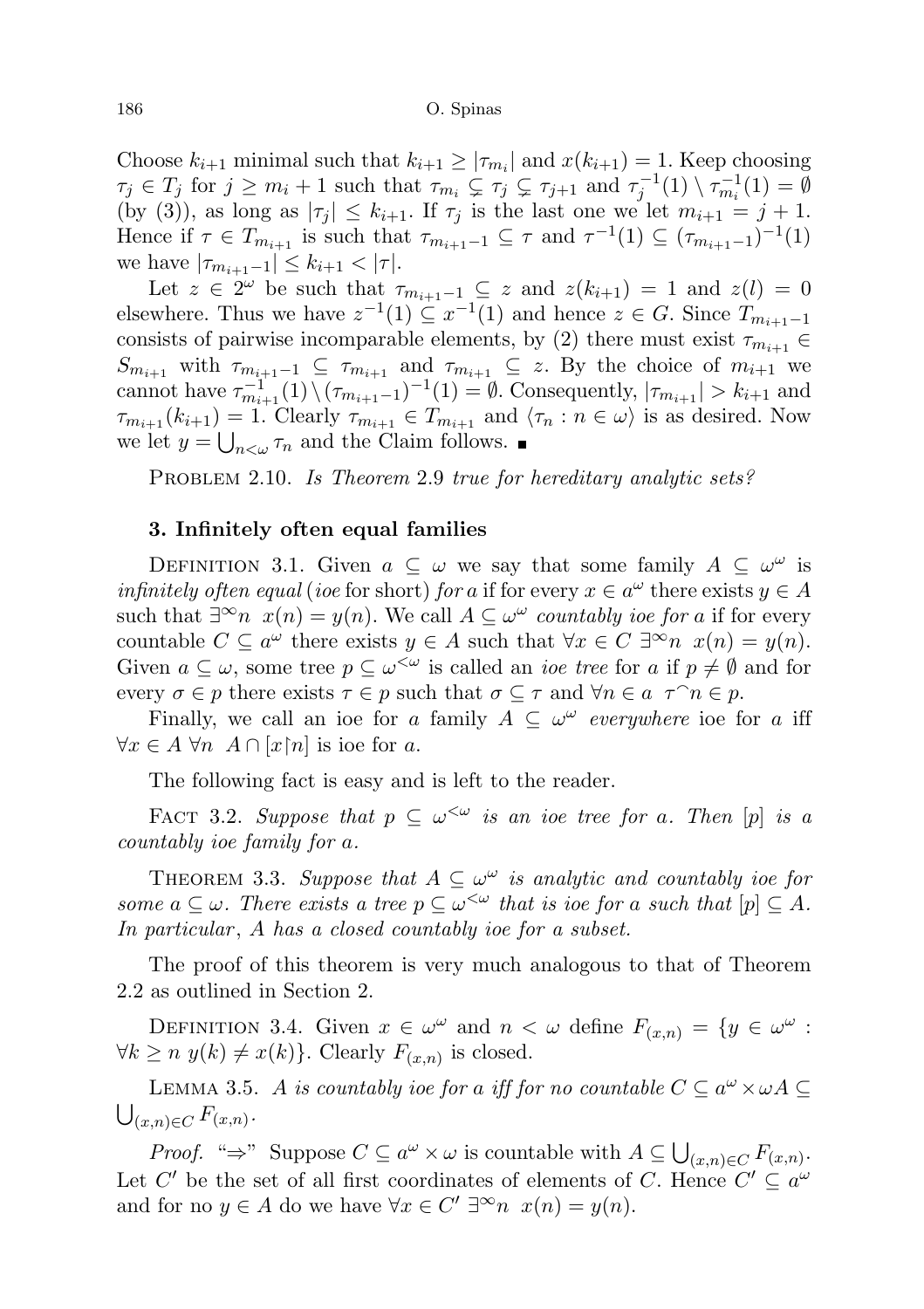" $\Leftarrow$ " Let  $C' \subseteq a^{\omega}$  be countable and let  $C = C' \times \omega$ . Find  $y \in A \setminus$  $\bigcup_{(x,n)\in C} F_{(x,n)}$ . Then clearly  $\forall x \in C' \exists^{\infty} n \ x(n) = y(n)$ .

By Solecki's theorem [8, 2.1] we obtain:

COROLLARY 3.6. Suppose that  $A \subseteq \omega^\omega$  is analytic and countably ioe for  $a \subseteq \omega$ . Then there exists a  $G_{\delta}$  B  $\subseteq$  A that is also countably ioe for a.

DEFINITION 3.7. For any  $A \subseteq \omega^{\omega}$  and  $a \subseteq \omega$  let  $A' = A \setminus \bigcup \{[\sigma] : \sigma \in \Omega\}$  $\omega^{\leq \omega}$  &  $A \cap [\sigma]$  is not ioe for a}. Recursively define  $A^{(0)} = A$ ,  $A^{(\alpha+1)} =$  $(A^{(\alpha)})'$ , and for a limit ordinal  $\lambda$  let  $A^{(\lambda)} = \bigcap_{\alpha < \lambda} A^{(\alpha)}$ .

There exists a least  $\gamma < \omega_1$  such that  $A^{(\gamma+1)} = A^{(\gamma)}$ . We call it the *ioe<sub>a</sub>*-rank of A, denoted ioa<sub>a</sub>-rk(A). Clearly,  $A^{(\gamma)}$  is then everywhere ioe for a if  $A^{(\gamma)} \neq \emptyset$ . In this case we say that A is essentially everywhere ioa for a (e.e. ioe, for short).

Note that every  $A \subseteq \omega^{\omega}$  that is countably ioe for a is e.e. ioe for a. Indeed, if we had  $A^{(\gamma)} = \emptyset$  for some  $\gamma < \omega_1$ , then for every  $x \in A$ ,  $n < \omega$ , [x|n] was removed during the derivation process at some stage  $\alpha < \gamma$ , as for some  $y_{x|n} \in a^{\omega}$ , for no  $z \in A \cap [x \upharpoonright n]$  does  $z(i) = y_{x\upharpoonright n}(i)$  hold for infinitely many  $i < \omega$ . Then  $C = \{y_{x|n} : x \in A \& n < \omega\} \subseteq a^{\omega}$  is countable and no  $x \in A$  equals any  $y \in C$  infinitely often.

LEMMA 3.8. Suppose that  $A \subseteq \omega^{\omega}$  is  $G_{\delta}$  and everywhere ioe for  $a \subseteq \omega$ . There exists a tree  $p \subseteq \omega^{\lt \omega}$  that is ioe for a such that  $[p] \subseteq A$ .

*Proof.* Let  $q = \{x \mid n : x \in A \& n < \omega\}$ . Note that q is an ioe for a tree. Let  $A = \bigcap_{n<\omega} U_n$  where each  $U_n$  is open.

We are going to construct antichains  $F_n \subseteq q$ ,  $n < \omega$ , such that the following hold:

(1) If  $F_n = \{\sigma_i : i < \omega\}$  then  $F_{n+1} = \bigcup_{i < \omega} F_{n,i}$  where each element of  $F_{n,i}$  properly extends  $\sigma_i$  and there exists  $j > |\sigma_i|$  such that for each  $k \in a$  there is  $\tau \in F_{n,i}$  with  $|\tau| > j$  and  $\tau(j) = k$ .

$$
(2) \ \forall \sigma \in F_n \ [\sigma] \subseteq U_n.
$$

The construction is straightforward, given our assumptions. If we let  $p$  be the downward closure of  $\bigcup_{n<\omega} F_n$ , we are done.

By Corollary 3.6 and Lemma 3.8 we obtain Theorem 3.3.

Analogously to Theorem 2.7 we can show that Lemma 3.8 fails for  $F_{\sigma\delta}$ sets.

THEOREM 3.9. There exists an  $F_{\sigma\delta}$  everywhere ioe family that is not countably ioe.

*Proof.* Let A be the set of all  $x \in (2^{<\omega})^{\omega}$  such that ran(x) is nowhere dense in  $2^{&\omega}$ . Let Q be the set of all eventually zero  $y \in 2^{\omega}$ . For each  $y \in Q$ let  $x_y \in (2^{<\omega})^{\omega}$  be a one-to-one enumeration of  $\{y \mid n : n < \omega\}$ . Clearly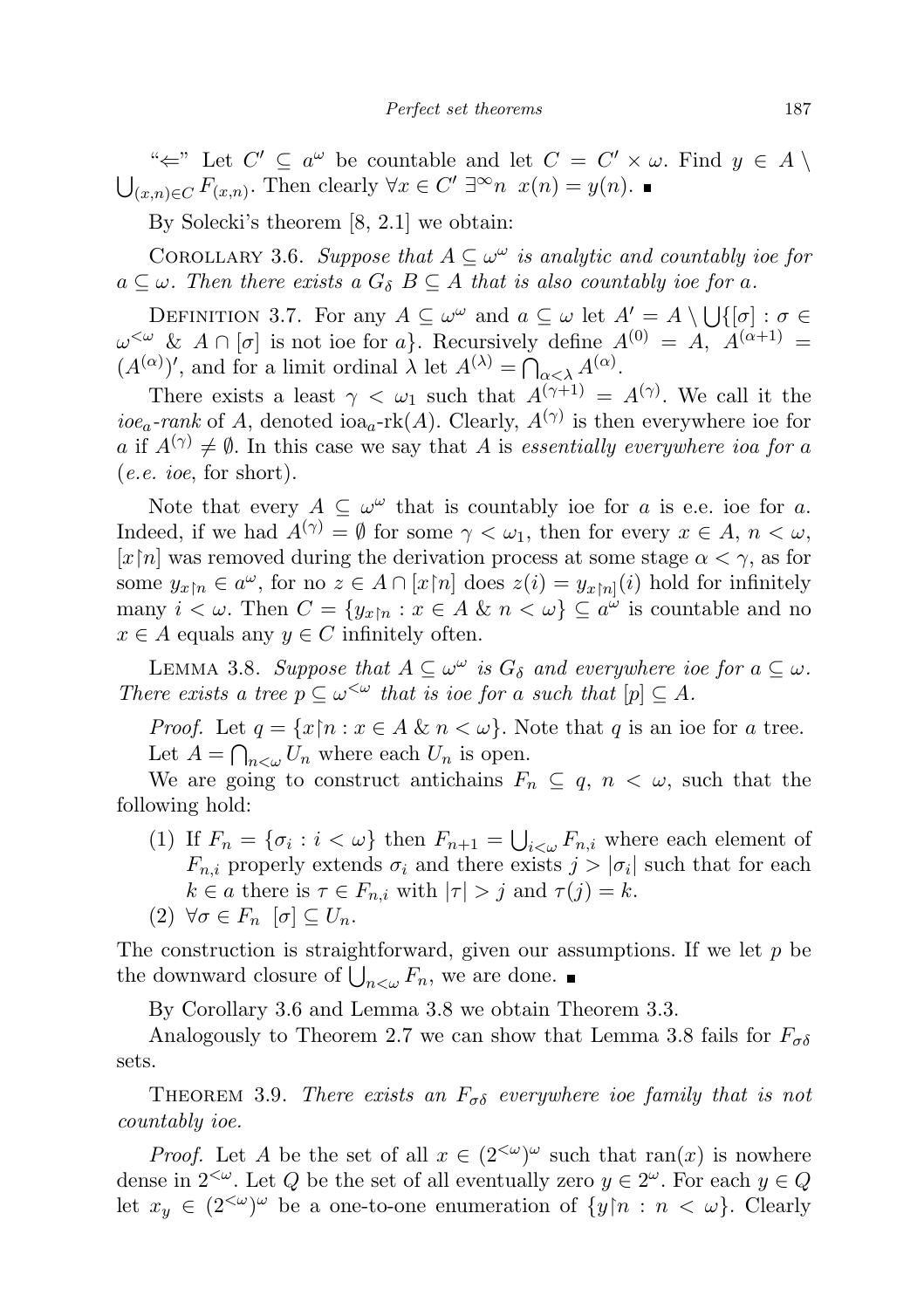$\{x_y : y \in Q\} \subseteq A$ , but no  $x \in A$  equals any  $x_y, y \in Q$ , infinitely often. Similarly to Theorem 2.7, by applying Ramsey's theorem one shows that  $A$ is everywhere ioe.

It is similarly easy to modify the example of Theorem 2.8 to obtain the following:

THEOREM 3.10. There exists an ioe family  $A \subseteq \omega^{\omega}$  that is both  $G_{\delta}$  and  $F_{\sigma}$ , such that A does not contain a closed ioe subfamily.

In [10, Problem 1.12] it was asked whether every analytic splitting family  $A \subseteq 2^{\omega}$  is countably splitting on some infinite  $a \subseteq \omega$ . (A positive answer for closed A was given by  $[10, Corollary 1.14]$ .) A positive solution follows from a beautiful result of Repický (see  $[6,$  Theorem 2.2]), which implies the following: If  $A \subseteq 2^{\omega}$  is analytic such that  $A \upharpoonright a := \{x \upharpoonright a : x \in A\}$  is uncountable for every infinite  $a \subseteq \omega$  (which is certainly the case for splitting A), then there exists some infinite  $a \subseteq \omega$  such that  $A \upharpoonright a = 2^a$ .

In view of the similarity of Sections 2 and 3 this might lead to the conjecture that every analytic ioe family  $A \subseteq \omega^{\omega}$  is countably ioe for some infinite  $a \subseteq \omega$ . However, the next result shows that there is a closed counterexample.

DEFINITION 3.11. Given some infinite  $a \subseteq \omega$ , let  $E[a] = \{a(2n) : n < \omega\}$ and  $O[a] = \{a(2n+1) : n < \omega\}$ . Here  $\langle a(n) : n < \omega \rangle$  denotes the increasing enumeration of a. If  $a = \omega$  we omit it, and we write EE, OEO etc. in place of  $E[E]$ ,  $O[E[O]]$ . Let  $\zeta_n$  be the sequence of n 0's and  $\nu_n$  the sequence of n  $1's.$ 

THEOREM 3.12. There exists a closed ioe family in  $\omega^{\omega}$  that is not countably ioe for any infinite set  $a \subseteq \omega$ .

*Proof.* We are defining a sequence  $\langle p_n : n \langle \omega \rangle$  of (non-pruned) trees  $p_n \subseteq \omega^\omega$  as follows:

- 1)  $p_0$  is built as follows:  $p_0$  contains all  $\zeta_n$ 's and all  $\nu_n$ 's. Moreover, for each  $n \in \omega$ ,  $k \in E \setminus \{0\}$  and  $l \in O \setminus \{1\}$  we have  $\zeta_n \< p_0$  and  $\nu_n$ <sup> $\lceil e \rceil$ </sup> $\geq$   $\lceil e \rceil$ <sub>20</sub>, and these are terminal nodes in  $p_0$ .
- 2) Given  $p_n$ , we declare  $p_n \nsubseteq p_{n+1}$ , and moreover every terminal node  $\sigma \in p_n$  is extended as follows: Let  $a = \{k \in \omega : \sigma \mid (|\sigma| - 1)^k \in p_n\}.$ Then  $p_{n+1}$  will also contain all  $\sigma^{\frown}\zeta_m$  and  $\sigma^{\frown}\nu_m$  and moreover, for each  $m < \omega, k \in E[a] \setminus \{0, 1\}$  and  $l \in O[a] \setminus \{0, 1\}$ , we have  $\sigma \widehat{\zeta_m}^k \in p_{n+1}$ and  $\sigma \sim \nu_m \sim l \in p_{n+1}$ .
- 3) We let  $p = \bigcup_{n \in \omega} p_n$ . We claim that  $[p]$  is the desired closed set.

Let us first check that  $[p]$  is ioe. Let  $x \in \omega^{\omega}$ . Without loss of generality we may assume that x is neither eventually 0 nor eventually 1, as such reals are clearly infinitely often equal to some  $y \in [p]$ . Recursively we shall construct terminal nodes  $\sigma_n \in p_n$  such that  $\sigma_n \subsetneq \sigma_{n+1}$  and  $x(|\sigma_n| - 1) = \sigma_n(|\sigma_n| - 1)$ .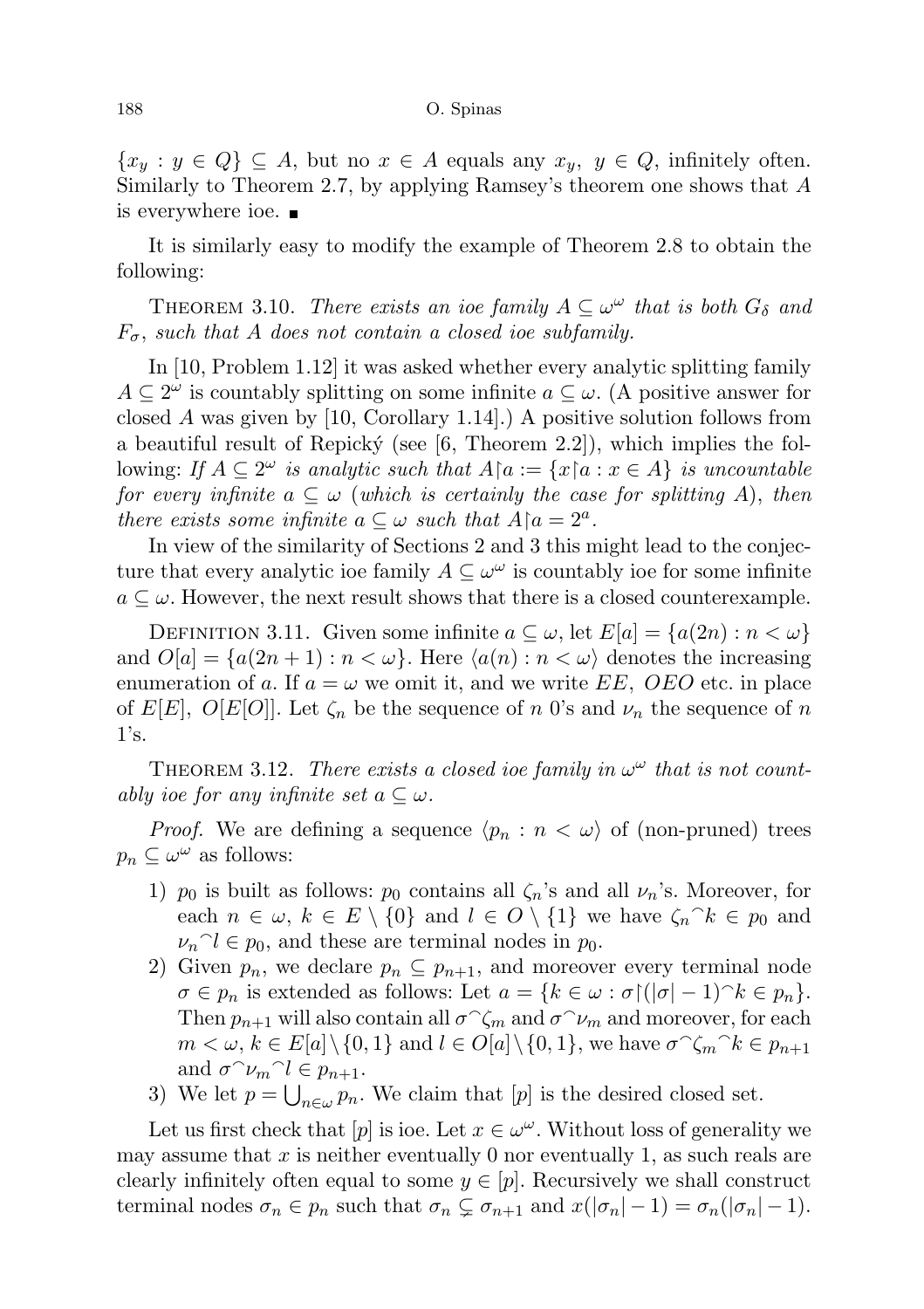Then  $y = \bigcup_{n \in \omega} \sigma_n$  will be in [p] and equal x infinitely often. If there are infinitely many i with  $x(i) \in E \setminus \{0\}$  we choose  $\sigma_0 \in p_0$  such that  $\sigma_0$  is a terminal node,  $\sigma_0(0) = 0$  and  $\sigma_0(|\sigma_0| - 1) = x(|\sigma_0| - 1)$  (hence  $x(|\sigma_0| - 1) \in$  $E \setminus \{0\}$ . Otherwise choose  $\sigma_0 \in p_0$  as before except that now  $\sigma_0(0) = 1$ . Note that then  $\sigma_0(|\sigma_0| - 1) = x(|\sigma_0| - 1) \in O \setminus \{1\}.$ 

Now suppose that  $\sigma_n$  has been constructed. We define  $a = \{k < \omega :$  $\sigma_n((|\sigma_n| - 1)^k \in p_n)$ . Inductively we know  $x(i) \in a$  for infinitely many i. If  $x(i) \in E[a]$  for infinitely many i we choose  $\sigma_{n+1} \in p_{n+1}$  such that  $\sigma_{n+1}(|\sigma_n|) = 0$ . Otherwise  $x(i) \in O[a]$  for infinitely many *i*; then we choose  $\sigma_{n+1} \in p_{n+1}$  as required such that  $\sigma_{n+1}(|\sigma_n|) = 1$ . By the definition of  $p_{n+1}$ this is certainly possible. It is clear that  $p$  does not contain any subtree that is ioe for some infinite  $a \subseteq \omega$ . By Theorem 3.3 we conclude that p is not countably ioe for any infinite  $a \subseteq \omega$ .

The work of this section has been motivated by the open problem (see [4, Question 4.3]) whether there exists a closed (or analytic) maximal almost disjoint family  $A \subseteq \omega^{\omega}$   $(x, y \in \omega^{\omega} \text{ are almost disjoint if } \forall^{\infty} n \ x(n) \neq y(n)).$ Clearly such A is ioe but not countably ioe. If one were able to prove a perfect set theorem for closed ioe families (in the style of 3.3), one could probably solve this problem.

**4. Refining families.** In this section we identify  $[\omega]^\omega$  with the closed subspace of  $\omega^{\omega}$  consisting of strictly increasing functions. Thus we can talk about unbounded or dominating (with respect to eventual dominance) families in  $[\omega]^\omega$ .

DEFINITION 4.1. A family  $A \subseteq [\omega]^\omega$  is called *refining* if for every  $a \in [\omega]^\omega$ there exists  $b \in A$  such that either  $b \subseteq^* a$  or  $b \subseteq^* \omega \setminus a$ . We call A countably *refining* if for every countable  $F \subseteq [\omega]^\omega$ , some member of A refines every member of F.

4.1. The Di Prisco–Todorcevic example. The problem of characterizing analytic (or only closed) refining or countably refining families seems to be a hard one. At first glance it seems that Mathias trees might be relevant. For  $s \subseteq \omega$  finite and  $a \in [\omega]^{\omega}$  with  $\max(s) < \min(a)$  let  $[s, a] = \{b \in [\omega]^{\omega} : b \subseteq$  $s \cup a \& b \setminus a = s$ . (Such pairs  $(s, a)$  are the conditions of Mathias forcing. If  $(s, a)$  is viewed as a tree, then  $[s, a]$  is the set of its branches.) Clearly sets of the form  $[s, a]$  are closed and always countably refining. The first example of a closed countably refining family that does not contain (the branches of) a Mathias tree is due to Di Prisco and Todorcevic (see [1]). Actually they did not care about refining families, but they tried to characterize those Borel sets A in  $[\omega]^\omega$  such that the shift graph they carry has infinite Borel chromatic number. Recall that the shift graph on A is defined by putting an edge between  $a, b \in A$  iff  $a = b \setminus \{\min(b)\}\$  ("a is the shift of b"). Note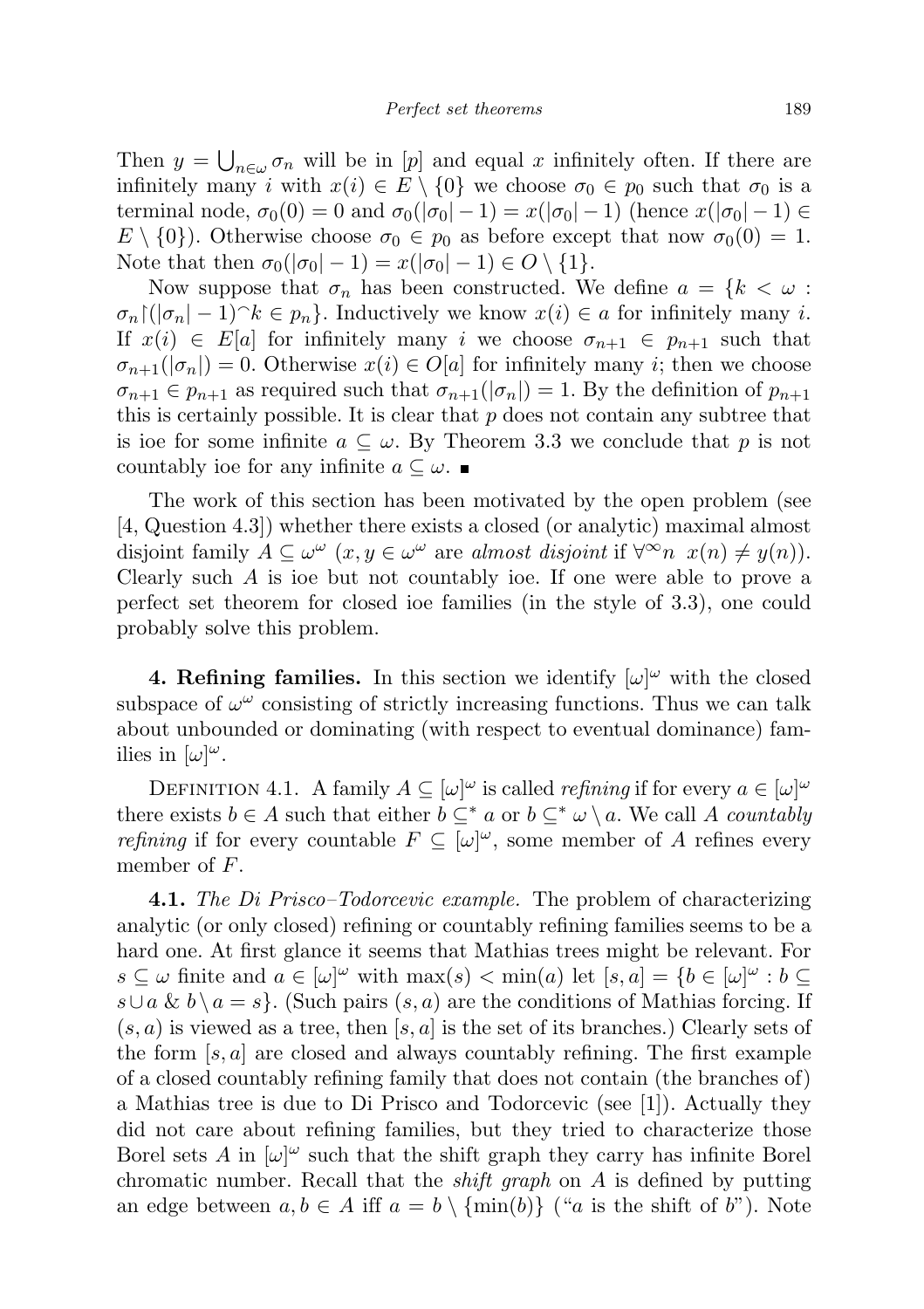that colouring each element of A by its minimum always defines a Borel colouring with countably many colours. In [5] it has been shown that the only possible finite Borel chromatic numbers are 1, 2, 3.

FACT 4.2. If the shift graph on  $A \subseteq [\omega]^\omega$  has infinite Borel chromatic number, then  $A$  is refining.

*Proof.* Suppose that A is not refining, thus we have  $a^0 \in [\omega]^\omega$  so that each  $b \in A$  meets both  $a^0$  and  $a^1 := \omega \setminus a^0$  infinitely often. Now colour  $b \in A$ by  $(i, k) \in 2 \times \{$  even, odd so that  $\min(b) \in a^i$  and k is the parity of the length of the initial segment of  $b$  determined by the minimal element of  $b$  in  $a^{1-i}$ . Clearly this is a Borel graph colouring.

In [3, Lemma 2.3] it has been shown that for every analytic  $A \subseteq [\omega]^\omega$ , A is strongly dominating iff A contains  $[p]$  for some Laver tree p. Here A is strongly dominating iff  $\forall x \in [\omega]^\omega \exists y \in A \ \forall^\infty k \ x(y(k-1)) < y(k)$ , and  $p \subseteq \omega^{\leq \omega}$  is a Laver tree iff every extension of its stem has infinitely many successor nodes.

The Di Prisco–Todorcevic example. We identify  $\omega$  with  $IP \subseteq \omega \times \omega$ , the set of all increasing pairs  $(n, m)$  with  $n < m$ . Let  $E_1$  be the set of all  $x \in IP^{\omega}$  such that, letting  $x(i) = (n_i, m_i)$ , we have  $m_i = n_{i+1}$  for every  $i < \omega$ . It is straightforward to check that  $E_1$  is closed and strongly dominating (actually of the form  $[p]$  for some Laver tree p) and that  $E_1$  does not contain the set of branches of any Mathias tree. In [1] it is shown that  $E_1$  is infinitely chromatic. Let us give a direct proof that  $E_1$  is refining, and actually countably so. Let  $r \in [IP]^\omega$  be given, thus r is a binary relation on  $\omega$ . By Ramsey's theorem we can find  $a \in [\omega]^{\omega}$  that is homogeneous for r, i.e.  $[a]^2 \subseteq r$  or  $[a]^2 \cap r = \emptyset$ . Certainly there are  $x \in E_1$  with  $x(i) \in [a]^2$  for every *i*. These x refine r. If we have to deal with countably many  $r_n \in [IP]^\omega$ we are building a descending chain of sets  $a_n \in [\omega]^\omega$  such that  $a_n$  is  $r_n$ homogeneous. Then we let  $a_{\omega} \in [\omega]^{\omega}$  be an almost intersection of all  $a_n$ . Any  $x \in E_1$  with  $x(i) \in [a_\omega]^2$  for all i will refine all  $r_n$ .

Below we shall construct two even smaller examples of closed refining families. The first one is dominating but not strongly so, and the second one is unbounded but not dominating. Strangely, the second one is much easier to understand. We retain the first one as we have a strong conjecture that it is minimal in the sense that it does not contain any closed refining subfamily that is not dominating. This conjecture is linked with the problem of characterizing 2-colourable hypergraphs.

## 4.2. A closed non-strongly dominating refining family

DEFINITION 4.3. Let  $a, b$  be subsets of  $\omega$ .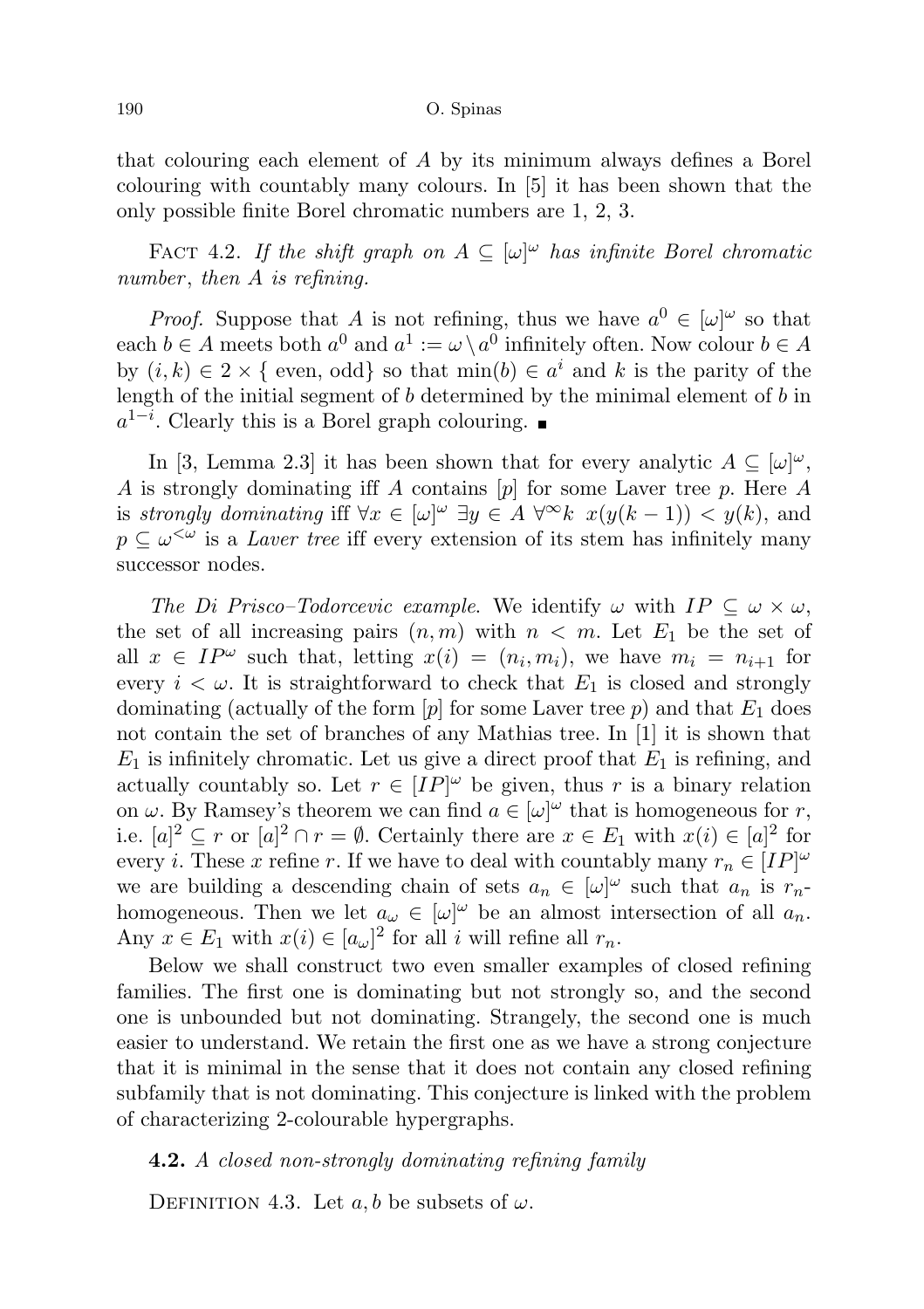(a) If the limit

$$
\lim_{n \to \infty} \frac{|a \cap b \cap n|}{|b \cap n|}
$$

exists, we call it the *density* of a in b and denote it by  $d(a, b)$ .

(b) On the other hand, the limes superior

$$
\limsup_{n \to \infty} \frac{|a \cap b \cap n|}{|b \cap n|}
$$

always exists in  $[0, 1]$ , and we call it the *sup-density* of a in b and denote it by  $d_{\text{sup}}(a, b)$ .

REMARK 4.4. It is easy to see that for infinite b existence and value of  $d(a, b)$  or  $d_{\text{sup}}(a, b)$  do not depend on finite changes of a or b.

Let  $E[a] = \{a(2n) : n < \omega\}$  and  $O[a] = \{a(2n+1) : n < \omega\}$ . Inductively we define a tree of sets  $\langle S_{\sigma} : \sigma \in 2^{<\omega} \rangle$  as follows:  $S_{\emptyset} = \omega$ ,  $S_{\sigma^{\frown}0} = E[S_{\sigma}],$  $S_{\sigma^{-1}} = O[S_{\sigma}]$ . Note that  $S_{\sigma} \cap S_{\tau} = \emptyset$  whenever  $\sigma$  and  $\tau$  are incompatible, and that  $S_{\tau} \subseteq S_{\sigma}$  if  $\sigma \subseteq \tau$ . Let  $\mathcal{L} = \langle L_n : n \langle \omega \rangle$  be the unique family such that

- (1)  $L_n \subseteq \omega^{2n}$  is not empty, consisting of increasing sequences;
- (2) if  $\mu \in L_n$ , there exists  $\sigma = \sigma_\mu \in 2^n$  such that for each  $i < n$ ,  $\mu(2i)$ and  $\mu(2i+1)$  are successive elements of  $S_{\sigma[i]}$  and  $\mu(2i) \in E(S_{\sigma[i]})$  iff  $\sigma(i) = 0;$
- (3) all  $L_n$  are maximal such that (1) and (2) hold.

Thus  $L_0 = \{\emptyset\}, L_1 = \{\langle n, n+1 \rangle : n \in \omega\}, L_2 = \{\langle 2n, 2n+1, 2m, 2m+2 \rangle :$  $n < m < \omega$   $\cup$  { $\langle 2n + 1, 2n + 2, 2m + 1, 2m + 3 \rangle : n < m < \omega$ } etc.

The family L determines a tree  $p \subseteq \omega^{\leq \omega}$  by letting  $\sigma \in p$  iff  $\sigma \subseteq \tau$  for some  $\tau \in \bigcup_{n<\omega} L_n$ . Clearly p is a uniform tree (see [9]) such that stem $(p) = \emptyset$ and for every  $\sigma \in \text{split}(p)$  the successor splitnodes of  $\sigma$  have length  $|\sigma| + 2$ . Hence  $[p]$  is dominating, but by [3] it is not strongly dominating. Let  $E_2 =$ [p]. Now the following is true:

THEOREM 4.5.  $E_2$  is refining.

*Proof.* Let  $a \in [\omega]^\omega$  be arbitrary. Suppose first that there exists  $\sigma \in 2^{<\omega}$ such that for every  $\tau \in 2^{<\omega}$  with  $\sigma \subseteq \tau$  there are infinitely many  $n < \omega$  such that  $\{S_{\tau}(n), S_{\tau}(n+1)\}\cap a = \emptyset$ . It is straightforward to construct  $x \in E_2$  such that  $ran(x) \cap a$  is finite. Hence we may assume that for every  $\sigma \in 2^{<\omega}$  there exists an extension  $\tau$  of  $\sigma$  such that only finitely many pairs of successive elements of  $S_{\tau}$  belong to  $\omega \setminus a$ . Note that this implies that for each  $\sigma \in 2^{<\omega}$ there exists  $k < \omega$  such that every interval of  $S_{\sigma}$  that is disjoint from a has length at most  $k$ . We conclude that the assumptions of the next lemma are satisfied by our a and  $b = S_{\sigma}$  for a dense set of  $\sigma \in 2^{<\omega}$ . The other lemmas will be used to recursively construct  $x \in E_2$  such that ran $(x) \subseteq^* a$ .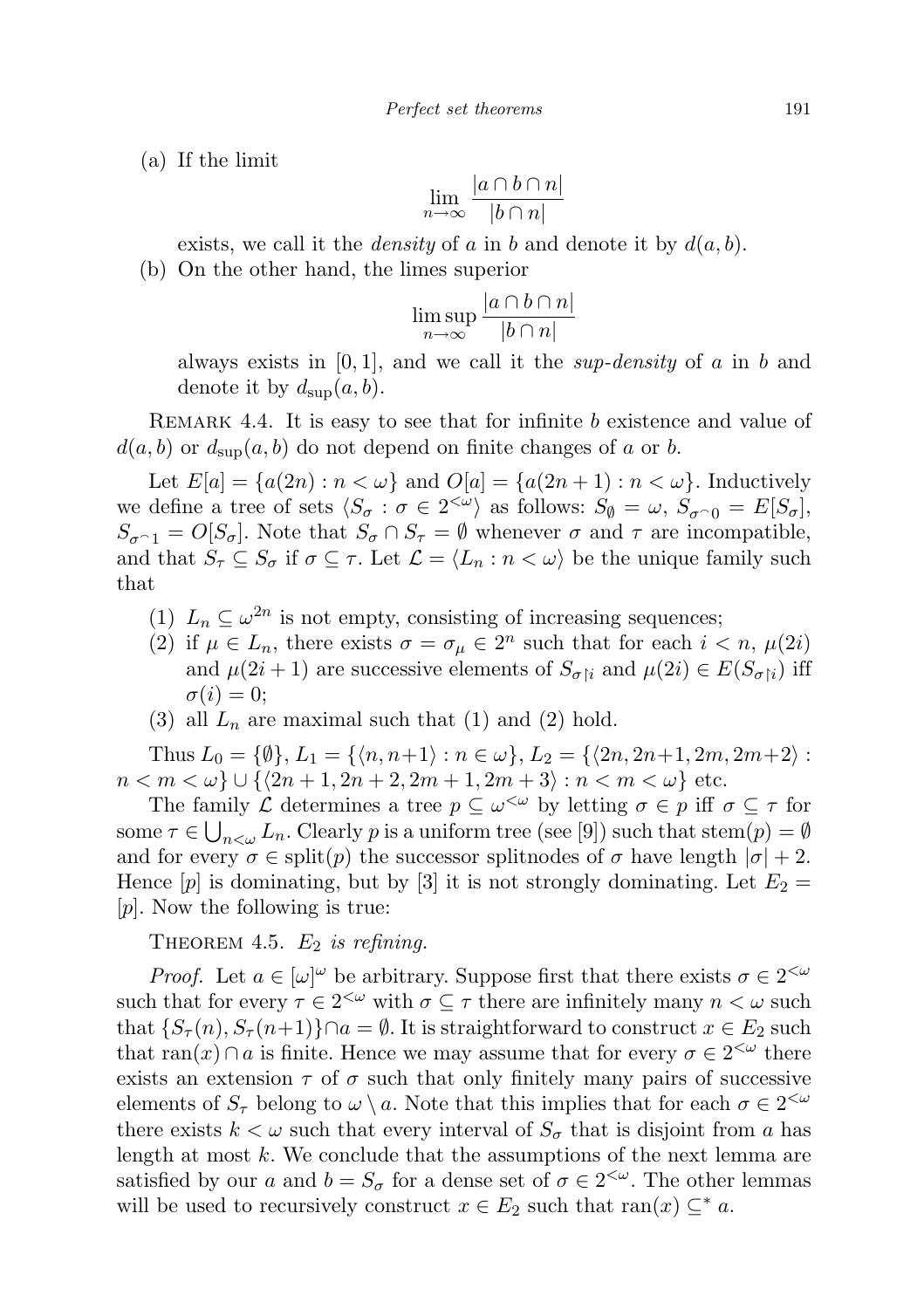LEMMA 4.6. Let  $a, b \subseteq \omega$  be as follows:

- (i) There are only finitely many i such that  $\{b(i), b(i+1)\}\cap a = \emptyset$ .
- (ii) There exists  $k_0 < \omega$  such that every interval of  $E(b)$  disjoint from a has length at most  $k_0$ .
- (iii) There exists  $k_1 < \omega$  such that every interval of  $O(b)$  disjoint from a has length at most  $k_1$ .

If  $k = \max\{k_0, k_1\}$ , then a contains at least  $k + 1$  elements from every interval I of b of length  $2k + 1$  with  $\min(I)$  large enough and therefore  $d_{\text{sup}}(a, b) \ge (k+1)/(2k+1)$ .

*Proof.* Let  $I = \{b(i) : j \leq i < j + 2k + 1\}$  be an interval of b of length  $2k + 1$  such that  $\omega \setminus a$  does not contain any two successive elements of it. Let  $E(I) = \{b(j + 2i) : i \leq k\}$  and  $O(I) = \{b(j + 2i + 1) : i \leq k\}$ . Thus  $E(I)$  has  $k + 1$  and  $O(I)$  has k elements. By (ii) and (iii) we must have  $E(I) \cap a \neq \emptyset$ . If  $E(I) \subseteq a$  we are done. But otherwise, as a meets any pair of successive elements of  $I$ ,  $\alpha$  contains two successive elements of  $I$ , and hence we conclude  $|I \cap a| \geq k+1$ .

LEMMA 4.7. Suppose that  $b \subseteq \omega$  and  $b = c_0 \cup c_1$  is a partition. Then for every  $a \subseteq \omega$ ,

$$
d_{\text{sup}}(a,b) \leq d_{\text{sup}}(a,c_0) \cdot d_{\text{sup}}(c_0,b) + d_{\text{sup}}(a,c_1) \cdot d_{\text{sup}}(c_1,b).
$$

Proof. Observe that for each n we have

$$
\frac{|a \cap c_0 \cap n|}{|c_0 \cap n|} \cdot \frac{|c_0 \cap b \cap n|}{|b \cap n|} + \frac{|a \cap c_1 \cap n|}{|c_1 \cap n|} \cdot \frac{|c_1 \cap b \cap n|}{|b \cap n|}
$$

$$
= \frac{|a \cap c_0 \cap n| + |a \cap c_1 \cap n|}{|b \cap n|} = \frac{|a \cap b \cap n|}{|b \cap n|}.
$$

Let  $\varepsilon > 0$  be arbitrary. Let  $\delta > 0$  be such that  $4\delta + 2\delta^2 < \varepsilon/2$ . There exists  $n_{\delta}$  such that for all  $n > n_{\delta}$  and  $i < 2$  we have

$$
\frac{|a \cap c_i \cap n|}{|c_i \cap n|} < d_{\text{sup}}(a, c_i) + \delta \quad \text{and} \quad \frac{|c_i \cap b \cap n|}{|b \cap n|} < d_{\text{sup}}(c_i, b) + \delta.
$$

Note that this implies

$$
\frac{|a \cap c_0 \cap n|}{|c_0 \cap n|} \cdot \frac{|c_0 \cap b \cap n|}{|b \cap n|} + \frac{|a \cap c_1 \cap n|}{|c_1 \cap n|} \cdot \frac{|c_1 \cap b \cap n|}{|b \cap n|}
$$
  
<  $d_{\text{sup}}(a, c_0) \cdot d_{\text{sup}}(c_0, b) + d_{\text{sup}}(a, c_1) \cdot d_{\text{sup}}(c_1, b) + \varepsilon/2.$ 

Moreover, we can find arbitrarily large  $n > n_{\delta}$  such that

$$
\frac{|a \cap b \cap n|}{|b \cap n|} > d_{\text{sup}}(a, b) - \varepsilon/2.
$$

Hence

$$
d_{\text{sup}}(a, c_0) \cdot d_{\text{sup}}(c_0, b) + d_{\text{sup}}(a, c_1) \cdot d_{\text{sup}}(c_1, b) > d_{\text{sup}}(a, b) - \varepsilon.
$$
  
As  $\varepsilon > 0$  was arbitrary, we have proved the desired inequality.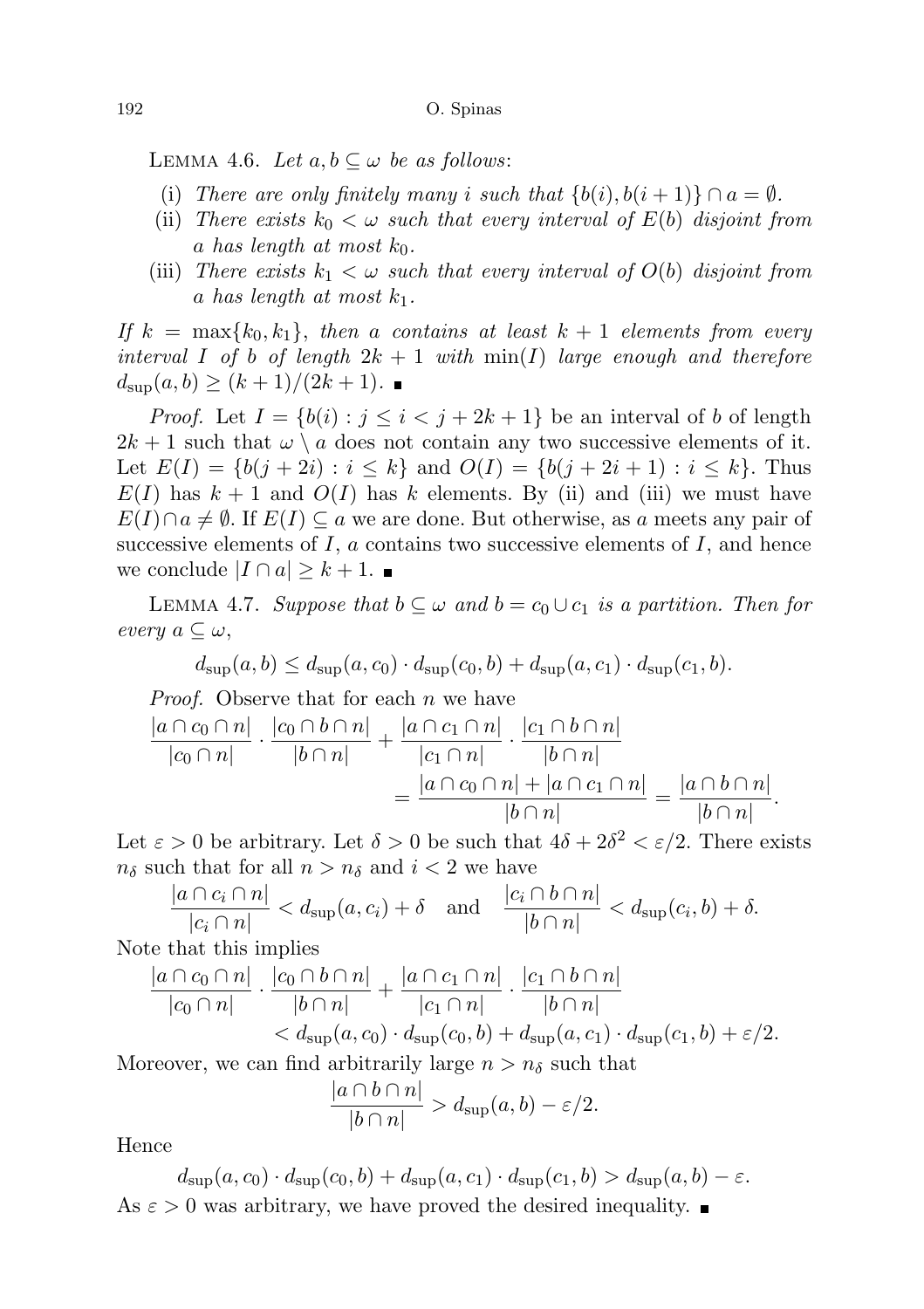LEMMA 4.8. Suppose b, c are infinite such that  $d_{\text{sup}}(b, c) > 1/2$ . Then there are  $l_0, l_1$  such that  $l_0$  is even,  $l_1$  is odd and

$$
\{c(l_0), c(l_0+1)\} \subseteq b \quad and \quad \{c(l_1), c(l_1+1)\} \subseteq b.
$$

*Proof.* As  $\lim_{k\to\infty} \frac{k+4}{2k} = \frac{1}{2}$  $\frac{1}{2}$ , by assumption we can choose k so that

(\*) 
$$
\frac{|b \cap \{c(0), \ldots, c(k-1)\}|}{k} > \frac{k+4}{2k}.
$$

We may assume that b contains  $\{c(l), c(l+1), c(l+2)\}\$  for no l, since otherwise we are done.

Let  $M = \{l \leq k : \{c(l), c(l+1)\} \subseteq b\}$ . Certainly M is not empty, as otherwise

$$
\frac{|b \cap \{c(0), \dots, c(k-1)\}|}{k} \le \frac{k+1}{2k} < \frac{k+4}{2k},
$$

contradicting  $(*)$ . If M contained only even numbers, then

$$
\frac{|b \cap \{c(0), \dots, c(k-1)\}|}{k} \le \frac{k/2 + 2}{k} = \frac{k+4}{2k},
$$

which contradicts  $(*)$ . If M contained only odd numbers, then even

$$
\frac{|b \cap \{c(0), \dots, c(k-1)\}|}{k} \le \frac{(k+1)/2}{k} < \frac{k+4}{2k},
$$

a contradiction. We conclude that M contains both even and odd numbers, and we are done.

By Remark 4.4 we conclude that in Lemma 4.8 there exist infinitely many such  $l_0$  and  $l_1$ . Now we choose  $\sigma \in 2^{<\omega}$  and  $k < \omega$  such that the assumptions of Lemma 4.6 hold with our a and  $b = S_{\sigma}$ . Hence  $d_{\text{sup}}(a, S_{\sigma}) \ge$  $(k+1)/(2k+1)$ . If  $|\sigma|=n$  we can find  $\mu \in L_n$  such that  $\sigma=\sigma_{\mu}$  (see (2) of the definition of  $E_2$ ). Note that  $d(S_{\tau \cap i}, S_{\tau}) = 1/2$  for every  $\tau \in 2^{<\omega}$  and  $i < 2$ . Therefore, if  $d_{\text{sup}}(a, S_{\tau}) > 1/2$ , by Lemma 4.7 we have

$$
\frac{1}{2} < d_{\text{sup}}(a, S_{\tau}) \le \frac{d_{\text{sup}}(a, S_{\tau \cap 0}) + d_{\text{sup}}(a, S_{\tau \cap 1})}{2}
$$

and hence  $d_{\text{sup}}(a, S_{\tau \cap i}) > 1/2$  for at least one  $i < 2$ . Using Lemma 4.8 it is now straightforward to construct  $\langle \sigma_i : n \leq j \rangle$  and  $\langle \mu_i : n \leq j \rangle$  such that  $\sigma_n = \sigma, \, \mu_n = \mu, \, \mu_j \in L_j, \, \sigma_j = \sigma_{\mu_j}, \, d_{\sup}(a, S_{\sigma_j}) > 1/2 \text{ and } \sigma_i \subseteq \sigma_j, \, \mu_i \subseteq \mu_j$ and  $\{\mu_j(2i), \mu_j(2i+1)\}\subseteq a$  for every  $n \leq i < j$ . Letting  $x = \bigcup_{j < \omega} \mu_j$ , we have  $x \in E_2$  and ran(x)  $\subseteq^*$  a.

REMARK 4.9. The previous example  $E_2$  is not even 2-refining, i.e. there are  $a, b \in [\omega]^\omega$  such that no  $x \in E_2$  refines a and b. To see this, define  $c_i = \{n \in \omega : n = i \mod 3\}$  for  $i < 3$ . Note that  $x \nsubseteq^* c_i$  for any  $x \in E_2$  and  $i < 3$ , as  $x(2k+1)-x(2k)$  is a power of 2 for all k. Thus we can let  $a = c_0 \cup c_1$ and  $b = c_1 \cup c_2$ .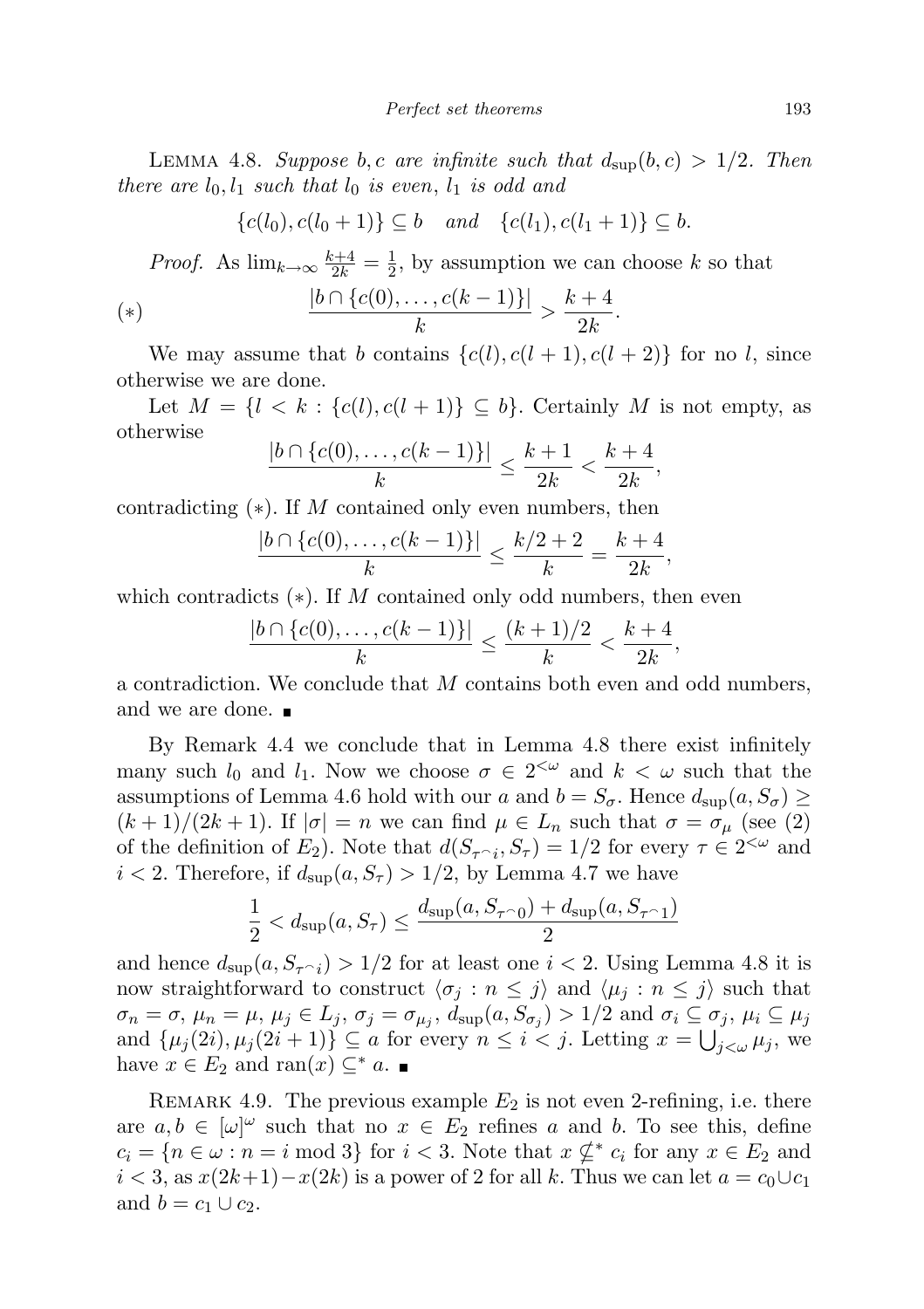#### 194 O. Spinas

PROBLEM 4.10. Is it true that every non-dominating closed subset of  $E_2$ is non-refining?

Problem 4.10 is linked to the 2-colourability problem for hypergraphs (see e.g. [7, p. 599]). Given a non-dominating subtree  $q \subseteq p$  (where  $[p] = E_2$ ), one would like to find a front  $F \subseteq \text{split}(q)$  (i.e. F is pairwise incomparable and for every  $x \in [q]$ ,  $x \upharpoonright k \in F$  for some k) such that, letting  $F_{\sigma}$  be the set of all successor splitnodes of  $\sigma \in F$  in q, the family  $\mathcal{F} = \bigcup_{\sigma \in F} {\{\tau \setminus \sigma : \tau \in F_{\sigma}\}}$ considered as a hypergraph (i.e. a set of finite sets) is 2-colourable, i.e. there exists  $c \subseteq \bigcup \mathcal{F}$  that has non-empty intersection with every member of  $\mathcal{F}$ but does not contain any one.

**4.3.** A closed refining non-dominating family. Our third example is a closed refining family  $E_3 \subseteq [\omega]^\omega$  that is non-dominating, but unbounded with respect to eventual dominance. It is easy to see that no bounded family is refining. Curiously  $E_3$  is much easier to understand than  $E_2$ .

For the construction let  $f \in \omega^\omega$  be fast enough so that  $(f(k+1)-f(k))/2$  $> k + 1$  for each k. Let

$$
I_k = [f(k), f(k+1)) \text{ and } H_k = \left\{ a \subseteq I_k : |a| = \left\lfloor \frac{f(k+1) - f(k)}{2} \right\rfloor \right\}.
$$

Now let  $E_3$  be the set of all  $b \in [\omega]^\omega$  of the form  $b = \bigcup_{i \in \mathbb{N}} a_{k(i)}$ , where  $\langle k(i) : i < \omega \rangle \in \omega^{\omega}$  is strictly increasing and  $a_{k(i)} \in H_{k(i)}$  for all  $i < \omega$ .

Let us see that  $E_3$  is non-dominating, actually  $\forall b \in E_3 \exists^{\infty} k \; b(k) < f(k)$ . Let  $b = \bigcup_{i < \omega} a_{k(i)}$  as above. Note that  $b(k(i)) \in \bigcup_{j \leq i} a_{k(j)}$  by definition of  $H_{k(i)}$ , and hence  $b(k(i)) < f(k(i))$ . Moreover,  $E_3$  is refining. Indeed, given  $a \in [\omega]^\omega$ , we see that for some  $i < 2$ ,  $|a^i \cap I_k| \ge |(f(k+1) - f(k))/2|$  for infinitely many k (again we let  $a^0 = a$ ,  $a^1 = \omega \setminus a$ ). If  $i = 0$  we easily obtain  $b \in E_3$  with  $b \subseteq a$ , otherwise we find  $b \in E_3$  disjoint from a. Finally, closedness of  $E_3$  is easy to check.

REMARK 4.11. (1) Note that each  $H_k$  is a hypergraph that is not 2colourable. Actually, to make  $E_3$  refining it suffices to take as  $H_k$  any such hypergraph on  $I_k$ . In order to make  $E_3$  non-dominating we must ask that the elements of  $H_k$  are large enough with respect to  $f(k+1)$ .

(2) We could as well make  $E_3$  countably refining. E.g. start with a bit faster f (say such that  $(f(k+1) - f(k))/2^k > k+1$ ) and define

$$
H_k = \left\{ a \subseteq I_k : |a| = \left\lfloor \frac{f(k+1) - f(k)}{2^k} \right\rfloor \right\}.
$$

 $E_3$  is now defined as before. Given infinitely many  $a_n \in [\omega]^\omega$ , we first find  $b_0 = \bigcup_{i \in \mathbb{N}} a_{k_0(i)}^0$  refining  $a_0$  such that  $a_{k_0(i)}^0 \subseteq I_{k_0(i)}$  has size  $\lfloor |I_{k_0(i)}|/2 \rfloor$ . Then find  $\langle k_1(i) : i < \omega \rangle$ , a subsequence of  $\langle k_0(i) : i < \omega \rangle$ , and  $b_1 = \bigcup_{i \in \mathbb{N}} a^1_{k_1(i)}$ refining  $a_1$  such that  $a_{k_1(i)}^1 \subseteq a_{k_1(i)}^0$  has size  $\lfloor |a_{k_1(i)}^0|/2 \rfloor$  etc. Finally, we have